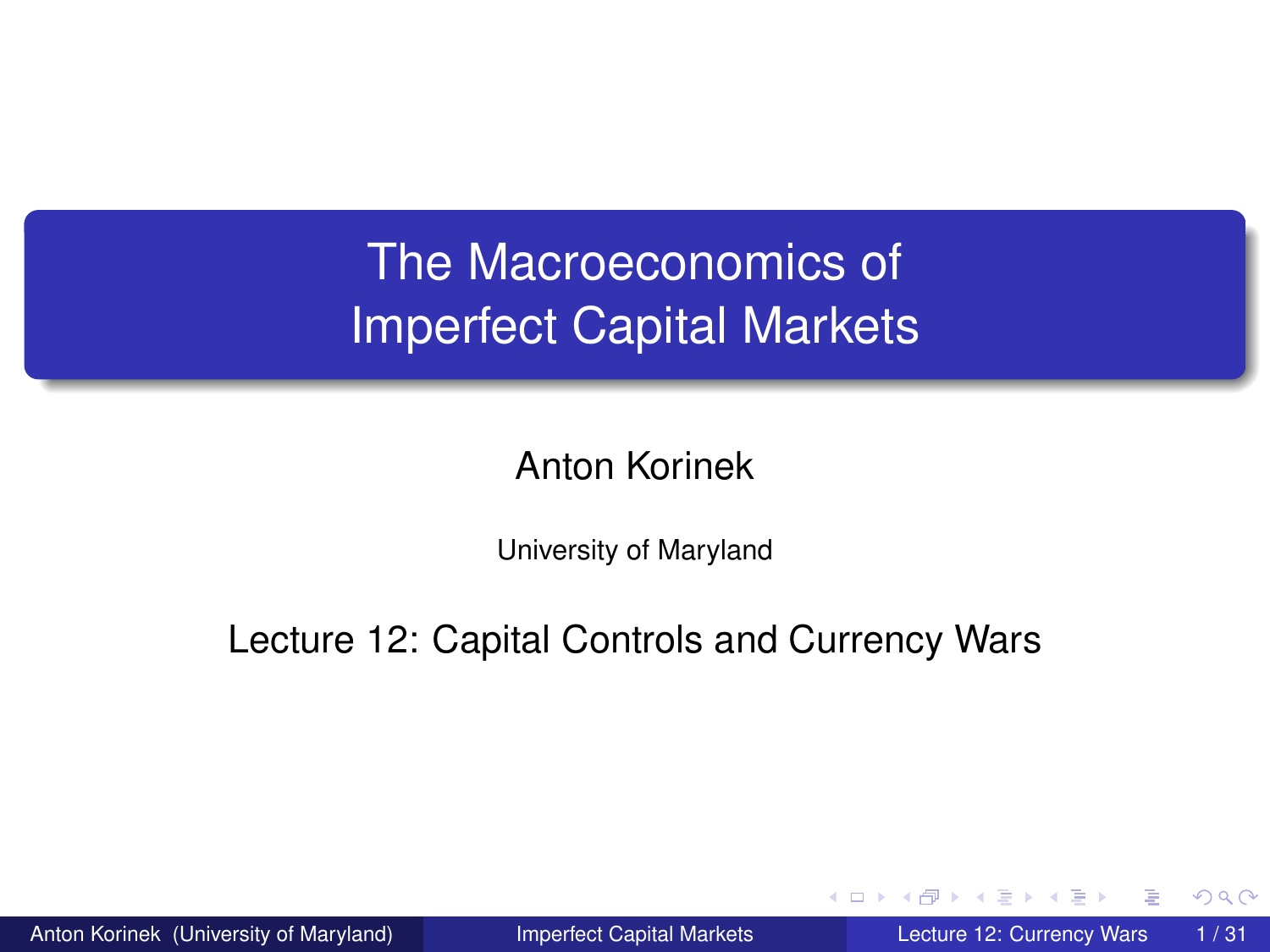### **Motivation:**

- Capital controls and other capital account interventions have significant international spillover effects
- $\rightarrow$  concerns about "global currency wars"

### **Conflict between two views:**

- interventions distort international capital allocation
- 2 interventions improve efficiency by correcting externalities

 $\Omega$ 

化重压 化重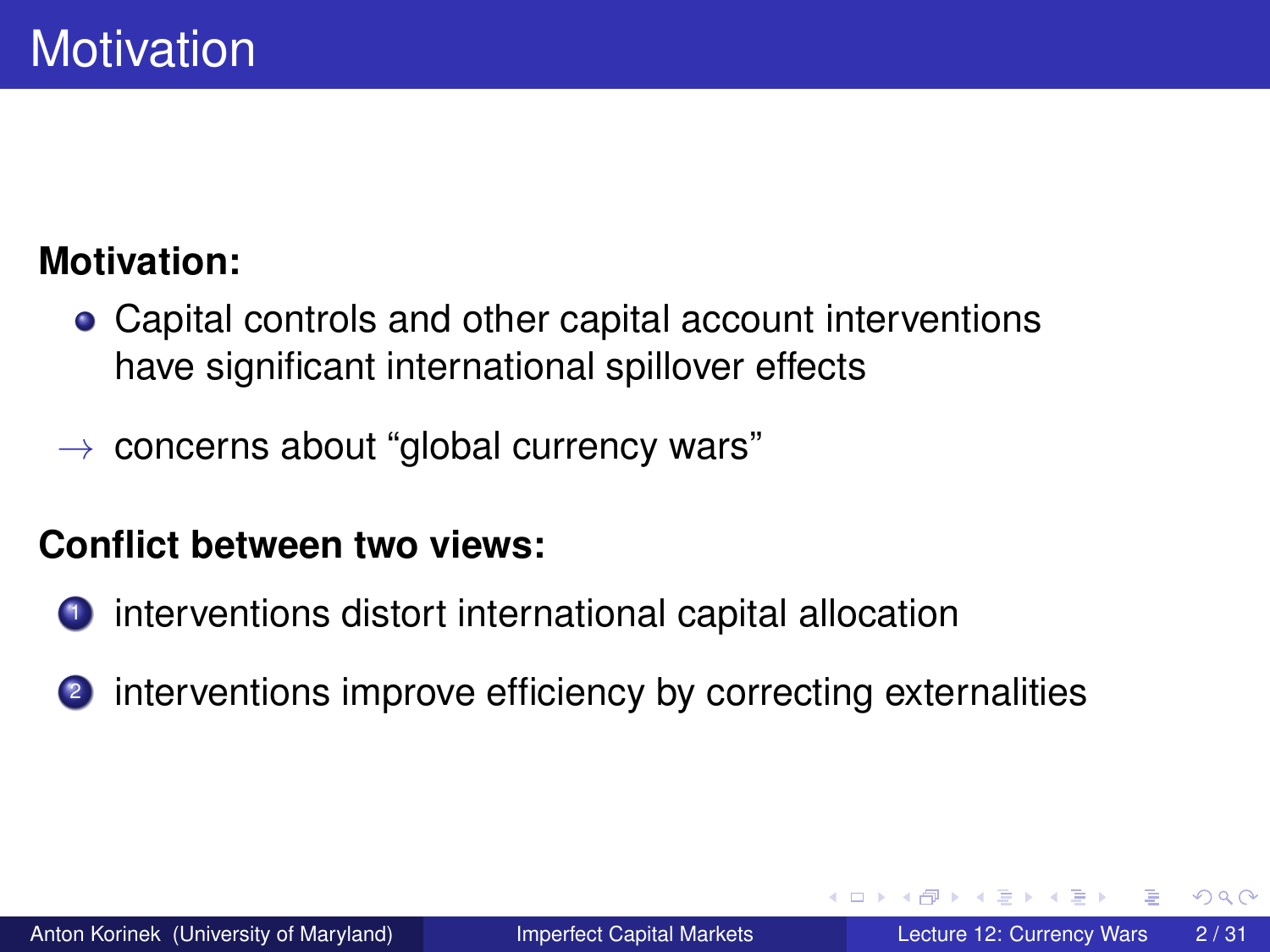### Main Questions

- *What are the global welfare implications of capital controls and capital account intervention?*
- *Do we need global "rules of the road" for intervention?*

ミャイミ

4 D.K.

 $\Omega$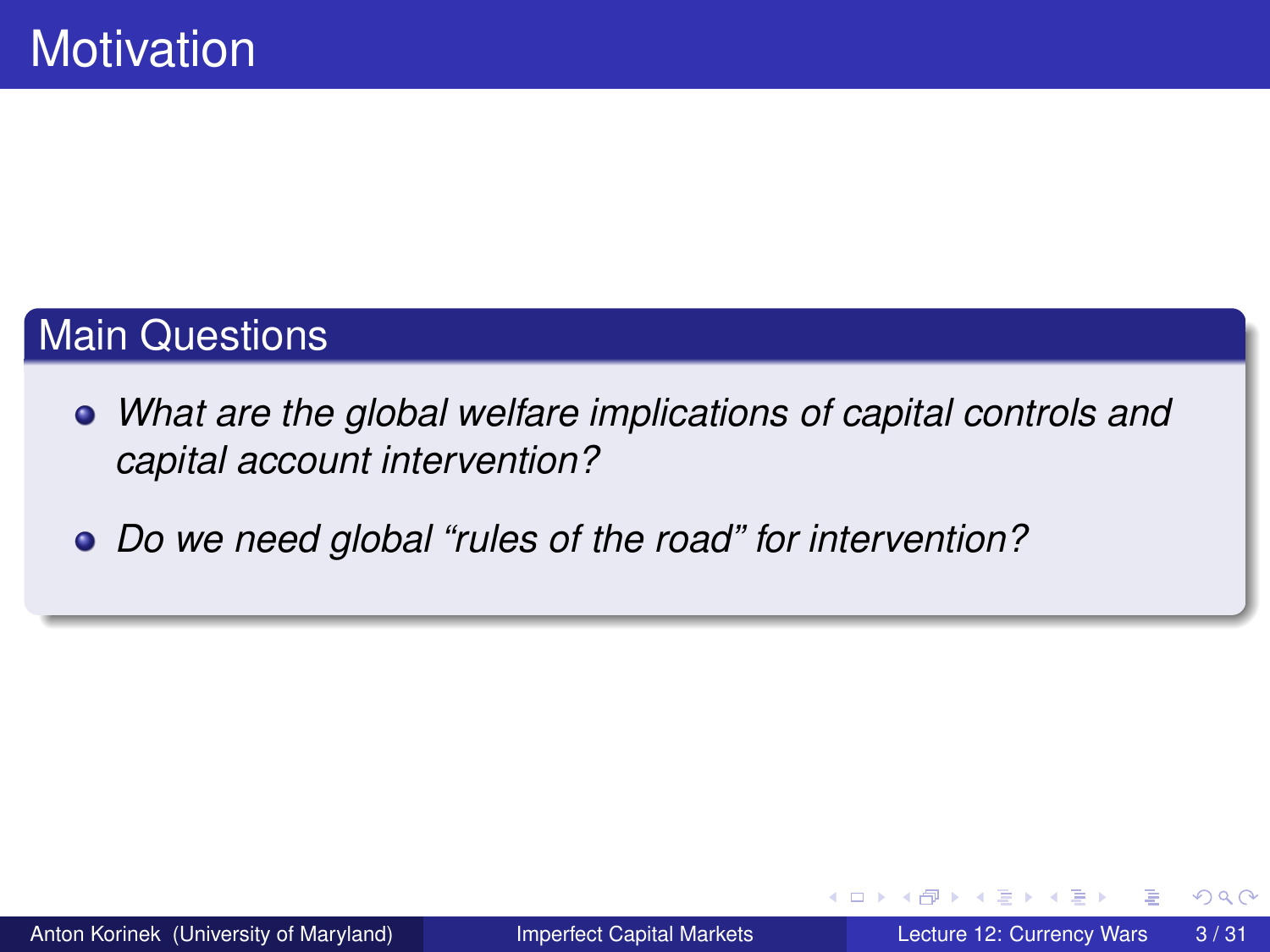### **Key Considerations:**

**1** General equilibrium model of international borrowing/lending • study effects of capital controls and capital account intervention

<sup>2</sup> Investigate different motives for imposing capital controls:

- "real" externalities that depend on the trade balance:
	- endogenous growth effects: learning-by-exporting, learning-by-doing
	- aggregate demand effects at zero lower bound
- "financial" externalities that depend on debt levels
- "monopolistic" terms-of-trade manipulation
- <sup>3</sup> Analyze role for global coordination by comparing
	- Nash equilibrium among national planners (NP)
	- optimum implemented by global planner (GP)

 $\Omega$ 

化重氮化重氮

4 ロ ト ィ *同* ト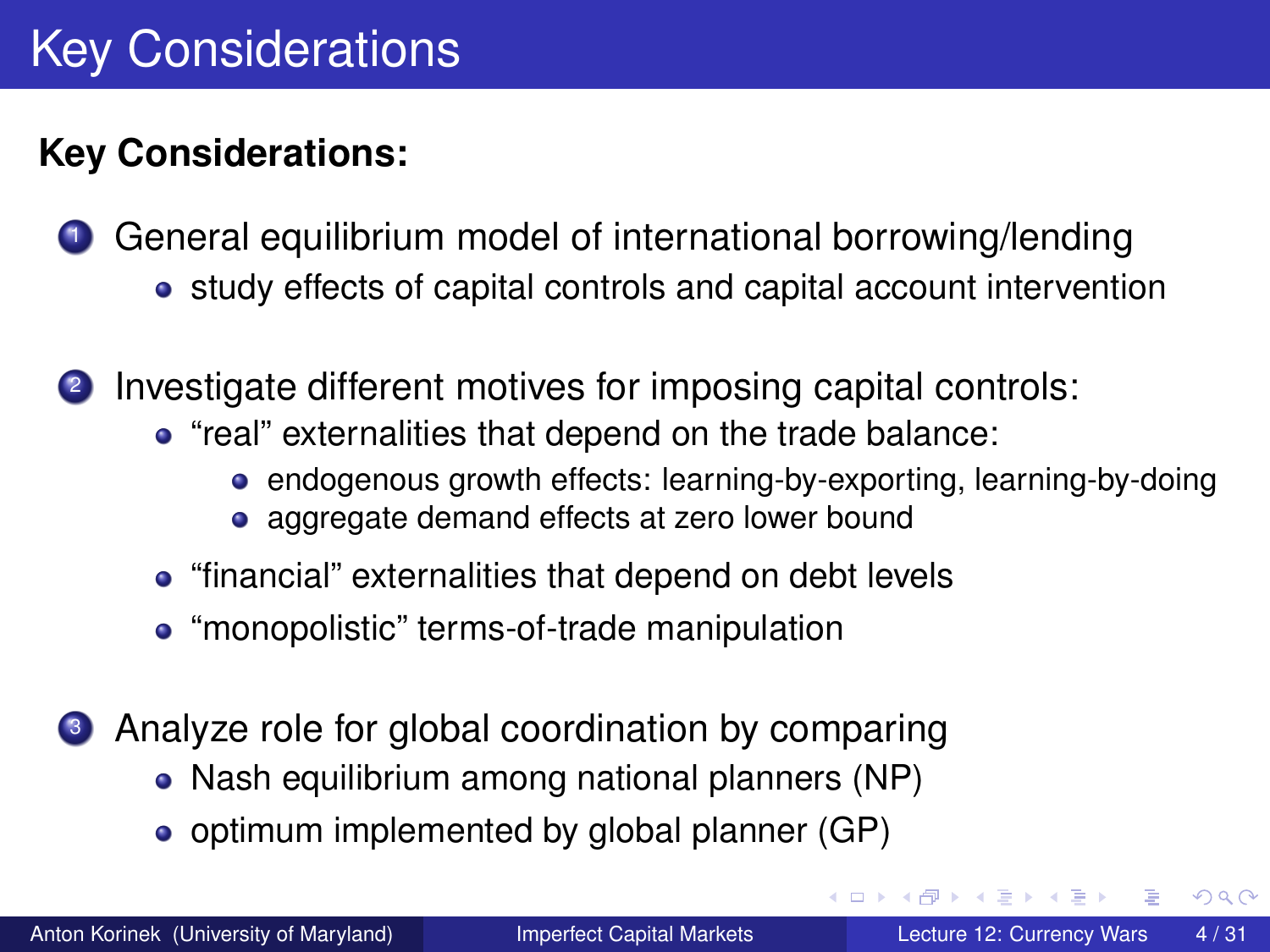### **Key Findings:**

- Capital controls may create significant spillover effects
- Efficiency of unilateral intervention depends on type of externality:
	- unilateral intervention Pareto efficient for "real" externalities
	- global coordination improves outcomes for "financial" externalities
	- "monopolistic" terms-of-trade manipulation is beggar-thy-neighbor
- Global coordination reduces distortions of imperfect policy tools:
	- imperfect targeting
	- controls that are costly to impose

 $\Omega$ 

**REPAREM** 

∢ □ ▶ ィ <sup>□</sup> ▶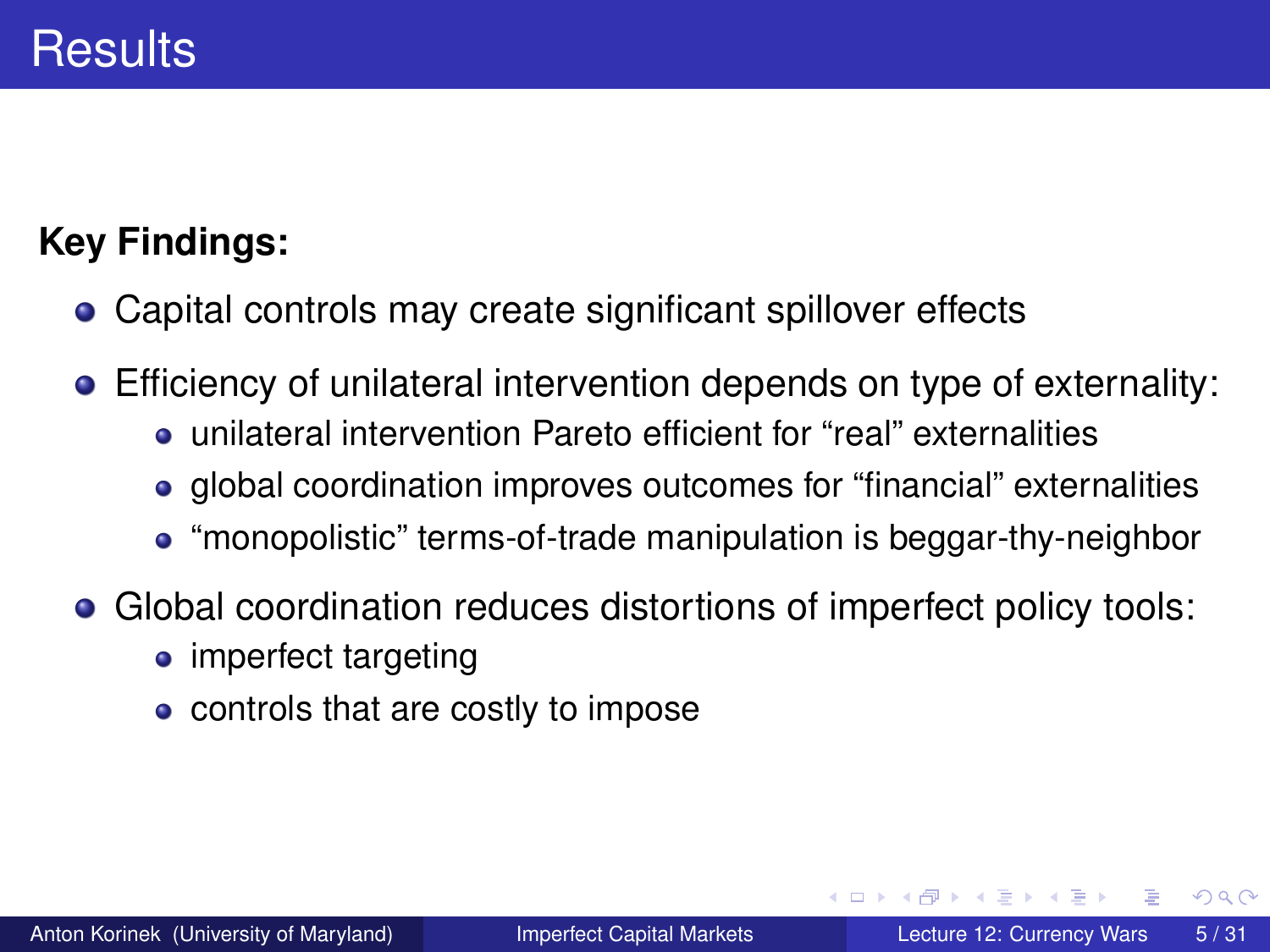### **Existing literature:**

- **Desirability of corrective capital controls:** e.g. Korinek (2007, 2010, 2011), Bianchi (2011), Ostry et al. (2010, 2011), Farhi and Werning (2012), ...
- **Terms-of-trade manipulation via distortive capital controls:** e.g. Persson and Tabellini (1995), Obstfeld and Rogoff (1996), Costinot et al. (2011), ...
- **Global coordination for financial externalities:** e.g. Bengui (2011), ...

 $\Omega$ 

イロト イ押 トイラト イラト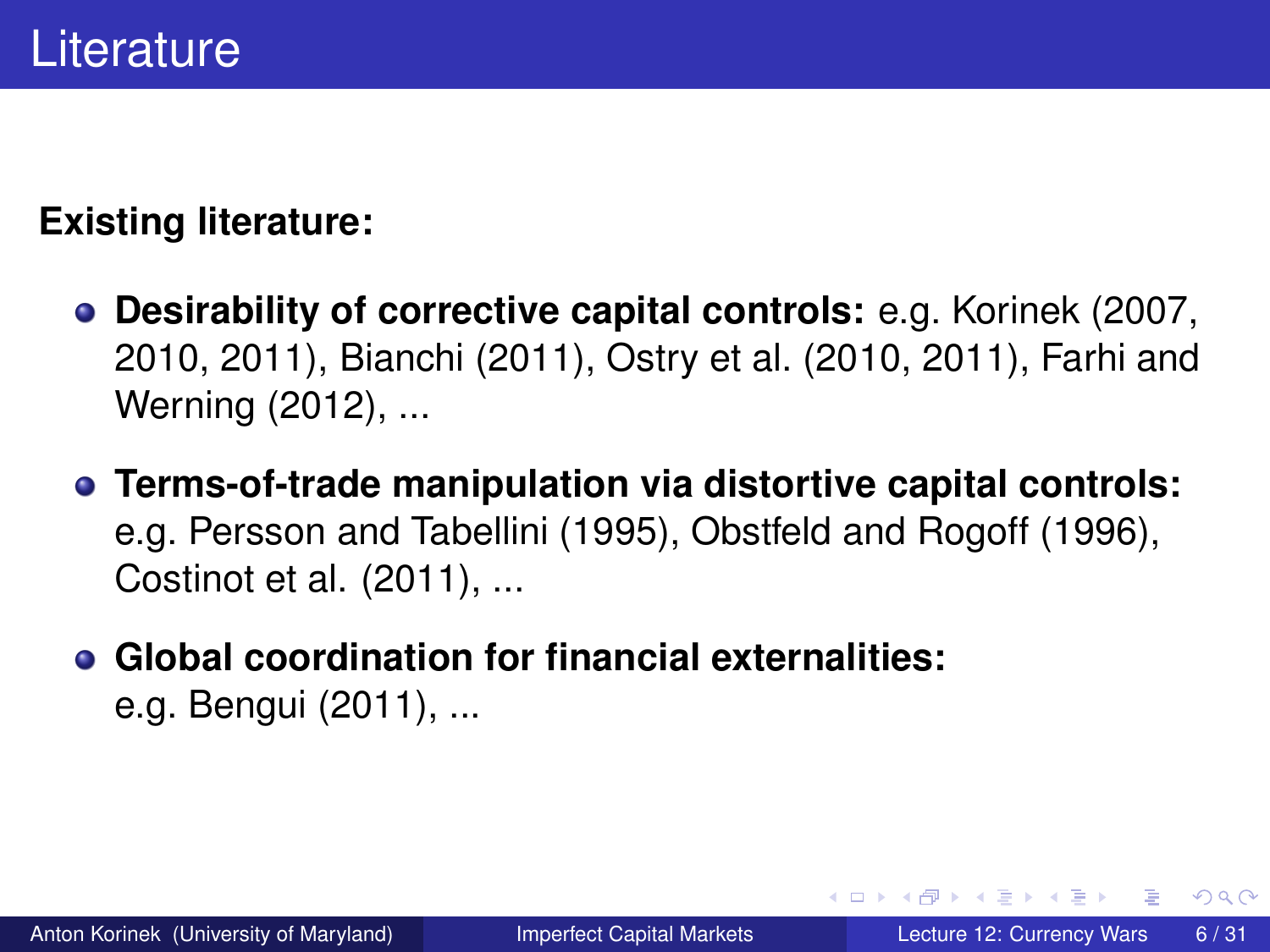### **Model setup:**

- $N\geq 2$  countries indexed  $i=1,...N$  of mass  $m^{i}$  each,  $\sum_{i} m^{i}=1$
- $\bullet$  infinite discrete time  $t = 0, 1, ...$
- endowments *y i t*
- bond holdings  $b^i_t$  where  $\sum_i m^i b^i_t = 0$
- Representative consumer in country *i* maximizes

$$
V^{i}(b_{t}^{i}) = \max u(c_{t}^{i}) + \beta V^{i}(b_{t+1}^{i})
$$
  
s.t.  $c_{t}^{i} + (1 - \tau_{t+1}^{i})b_{t+1}^{i}/R_{t+1} = y_{t}^{i} + b_{t} - T_{t}^{i}$ 

|                          | $\tau'_{t+1} > 0$ | $\tau'_{t+1} < 0$ |
|--------------------------|-------------------|-------------------|
| lenders $b'_{t+1} > 0$   | outflow subsidy   | outflow tax       |
| borrowers $b'_{t+1} < 0$ | inflow tax        | inflow subsidy    |

 $\Omega$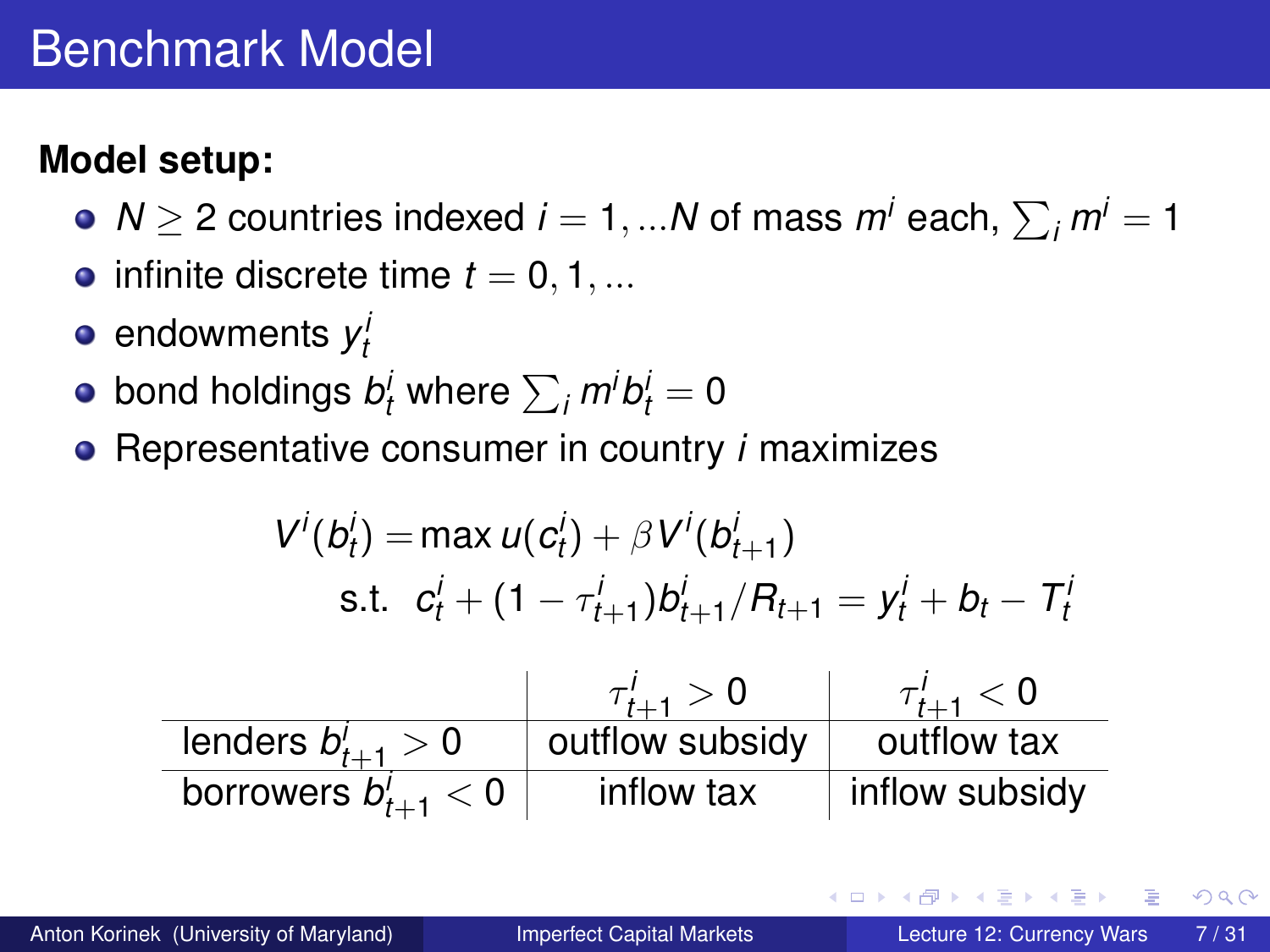### **Equilibrium in individual countries:**

Euler equation from  $\mathsf{FOC}(\mathcal{b}'_{t+1})$ :

$$
(1 - \tau_{t+1}^i)u'(c_t^i) = \beta R_{t+1}u'(c_{t+1}^i)
$$

• bond demand 
$$
b_{t+1}^i(R_{t+1}; \tau_{t+1}^i)
$$

regularity condition delivers ∂*b*/∂*R* > 0

### **General equilibrium:**

• sum up to obtain global excess demand for bonds:  $B_{t+1}(R_{t+1}; \tau_{t+1}) = \sum_{i=1}^{N} m^{i} b^{i}_{t+1}(R_{t+1}; \tau^{i}_{t+1})$ 

• global market clearing:  $B_{t+1}(R_{t+1}; \tau_{t+1}) = 0$ 

 $\Omega$ 

 $\mathbf{A} \equiv \mathbf{A} \times \mathbf{A} \equiv \mathbf{A}$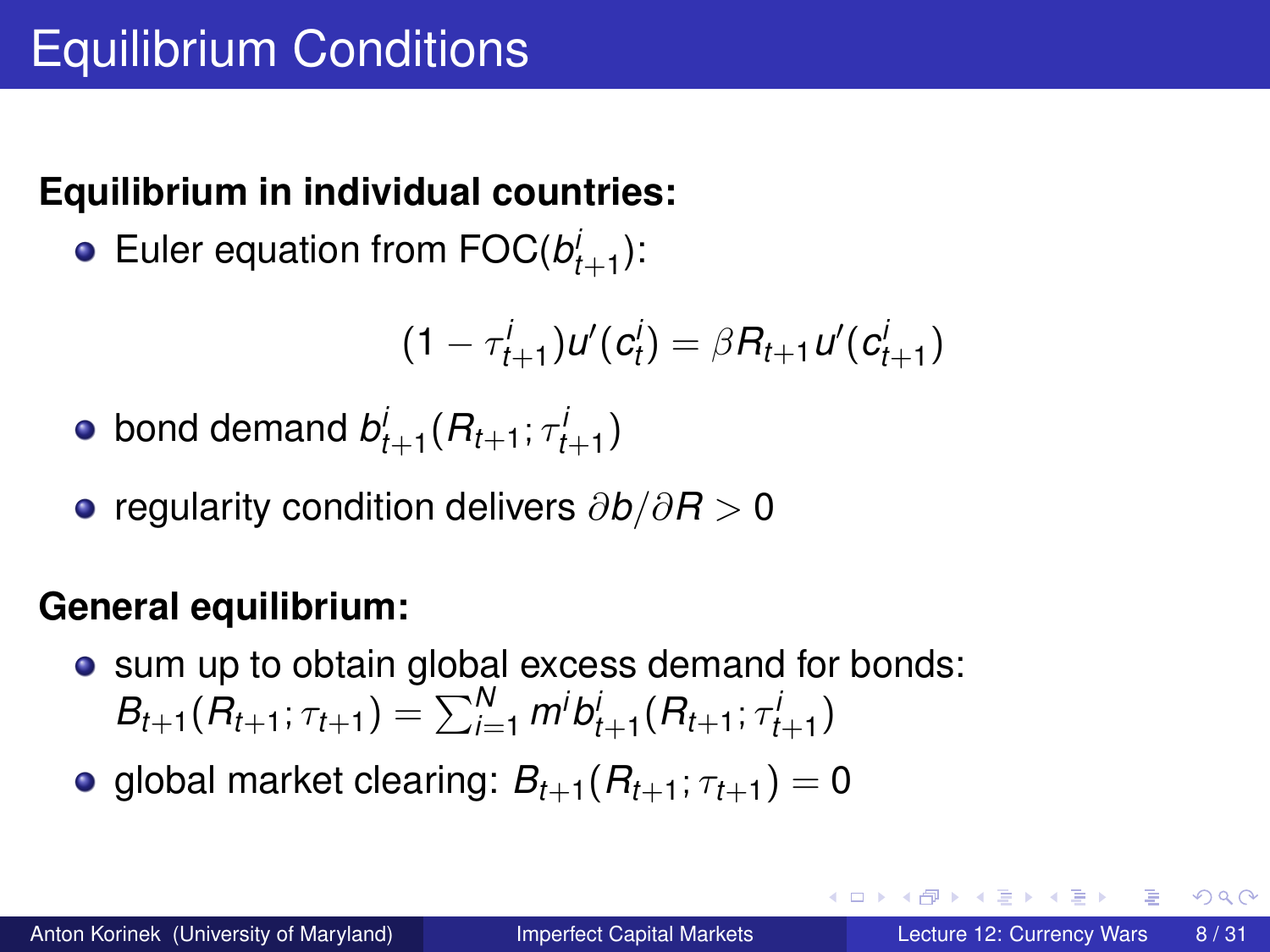### Proposition (General Equilibrium Effects of Capital Controls)

**An increase in the capital control** τ<sup>1</sup>

- *increases bond holdings b<sup>i</sup> t*+1 *in country i*
- $\bullet$  *reduces world interest rate*  $R_{t+1}$
- $\bullet$  *diverts capital flows to other countries*  $i \neq i$
- *increases welfare in borrowing countries (b<sup>j</sup> <sup>t</sup>*+<sup>1</sup> < 0*) and reduces welfare in lending countries (b<sup>j</sup> <sup>t</sup>*+<sup>1</sup> > 0*)*

 $\Omega$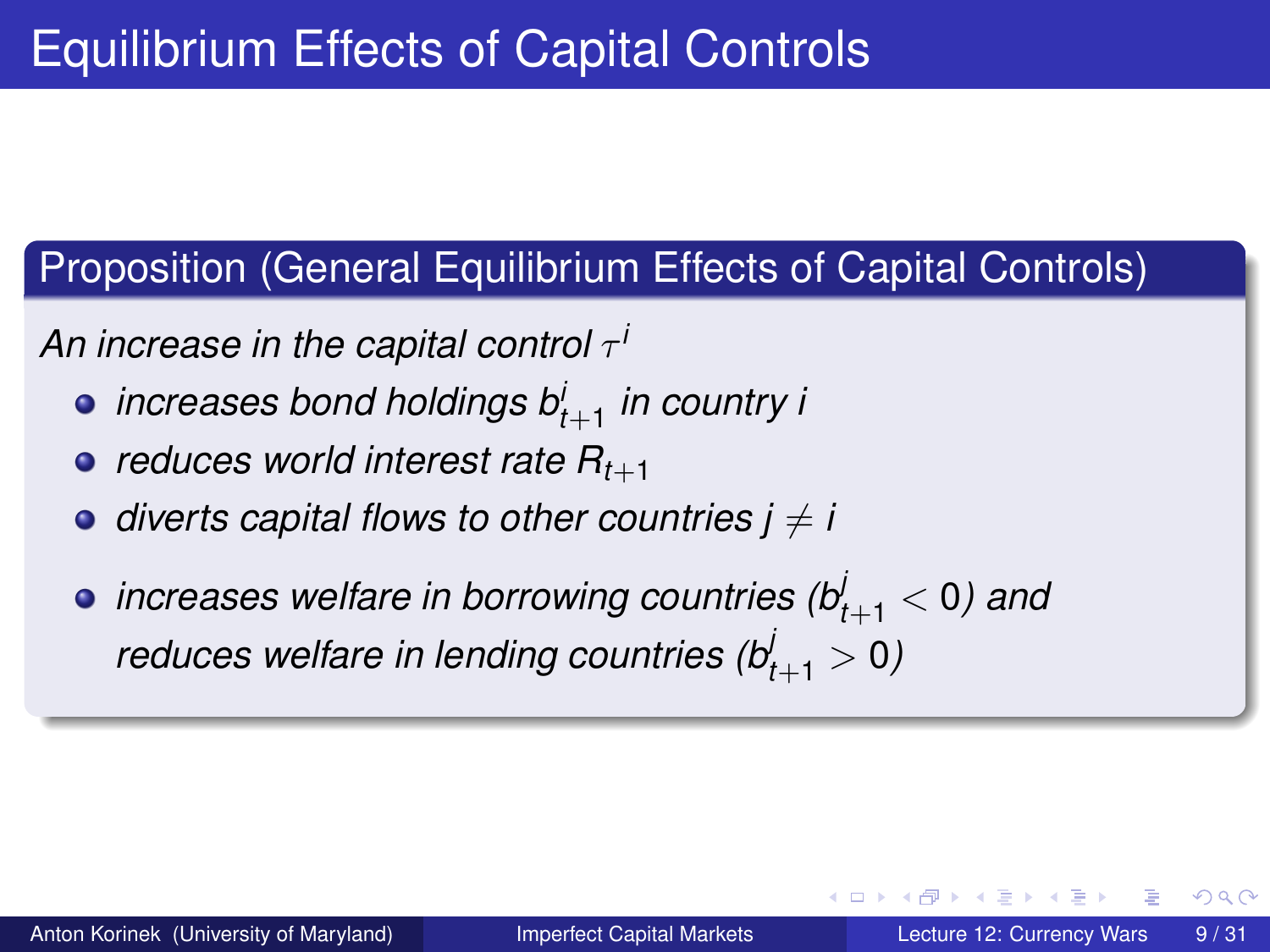# Equilibrium Effects of Capital Controls

 $\bm{\mathsf{Numerical} \; Illustration:}$  changing  $\tau^i_{t+1}$  from a steady state:

**Effect on world interest rate:** 

$$
\frac{dR_{t+1}/R}{d\tau_{t+1}^i} = -m^i
$$

Effect on capital flows/GDP in country *i*:

$$
\frac{db^i/y^i}{d\tau^i} = \frac{\sigma(1-m^i)}{1+\beta} \approx 0.25(1-m^i)
$$

**•** Effect on capital flows/GDP in other country  $j \neq i$ :

$$
\frac{db^j/y^j}{d\tau^i} = \frac{db^j/y^j}{dR} \cdot \frac{dR}{d\tau^i} = \frac{\sigma m^i}{1+\beta} \approx -0.25 m^i
$$

 $\Omega$ 

イロト イ押 トイラト イラト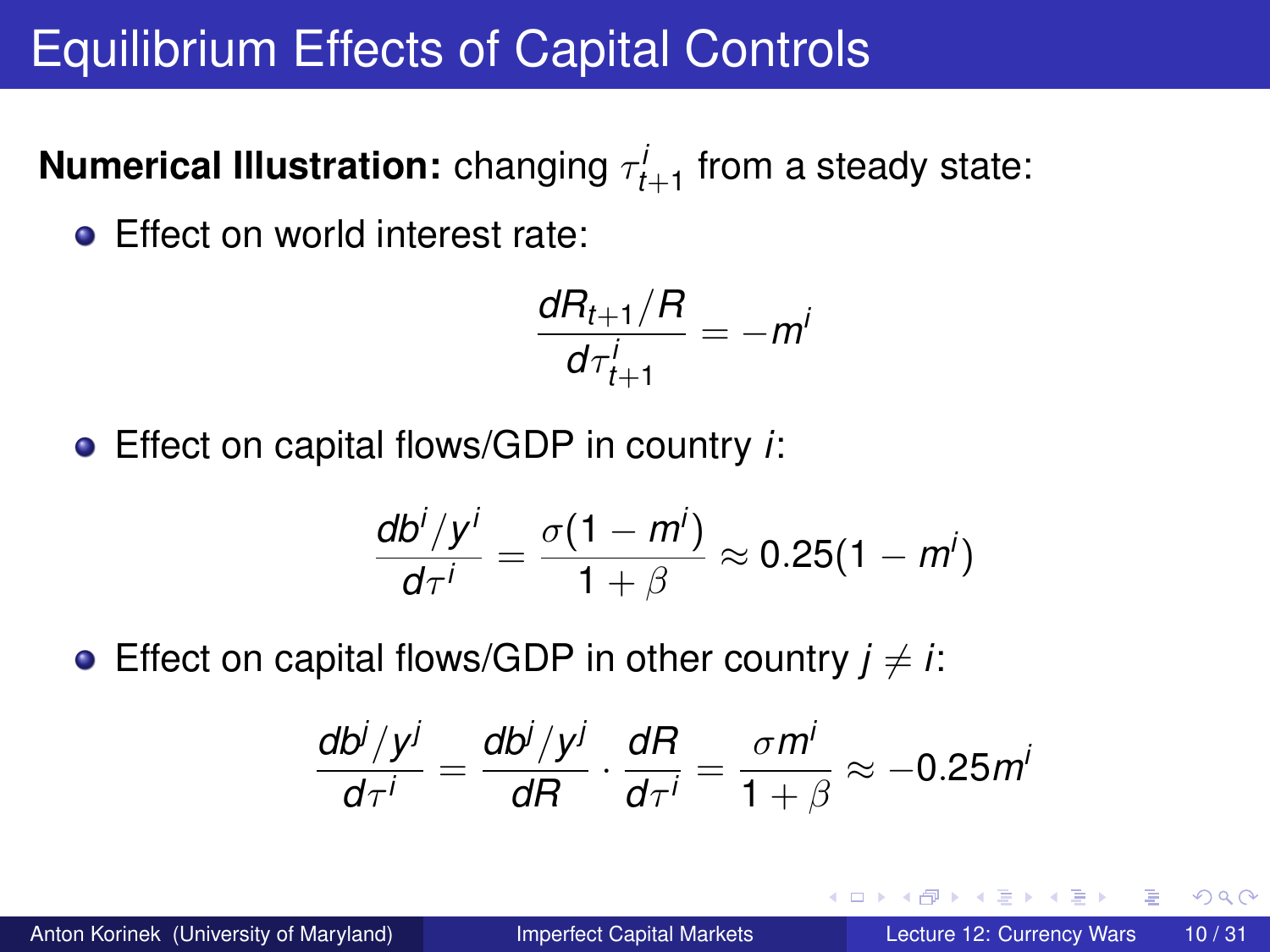| Country              | GDP <sup>i</sup> | $$ \Delta b^i/R$ | $\Delta R/R$ |
|----------------------|------------------|------------------|--------------|
| World                | \$62,634bn       | $\cdots$         | $-1.000\%$   |
| <b>United States</b> | \$14,447bn       | \$28.4bn         | $-0.231%$    |
| China                | \$5,739bn        | \$13.3bn         | $-0.092%$    |
| <b>Brazil</b>        | \$2,089bn        | \$5.2bn          | $-0.033%$    |
| Argentina            | \$370bn          | \$0.9bn          | $-0.006%$    |

Table: Effects of 1% increase in capital controls

Þ

 $299$ 

K ロ ⊁ K 倒 ≯ K 君 ⊁ K 君 ⊁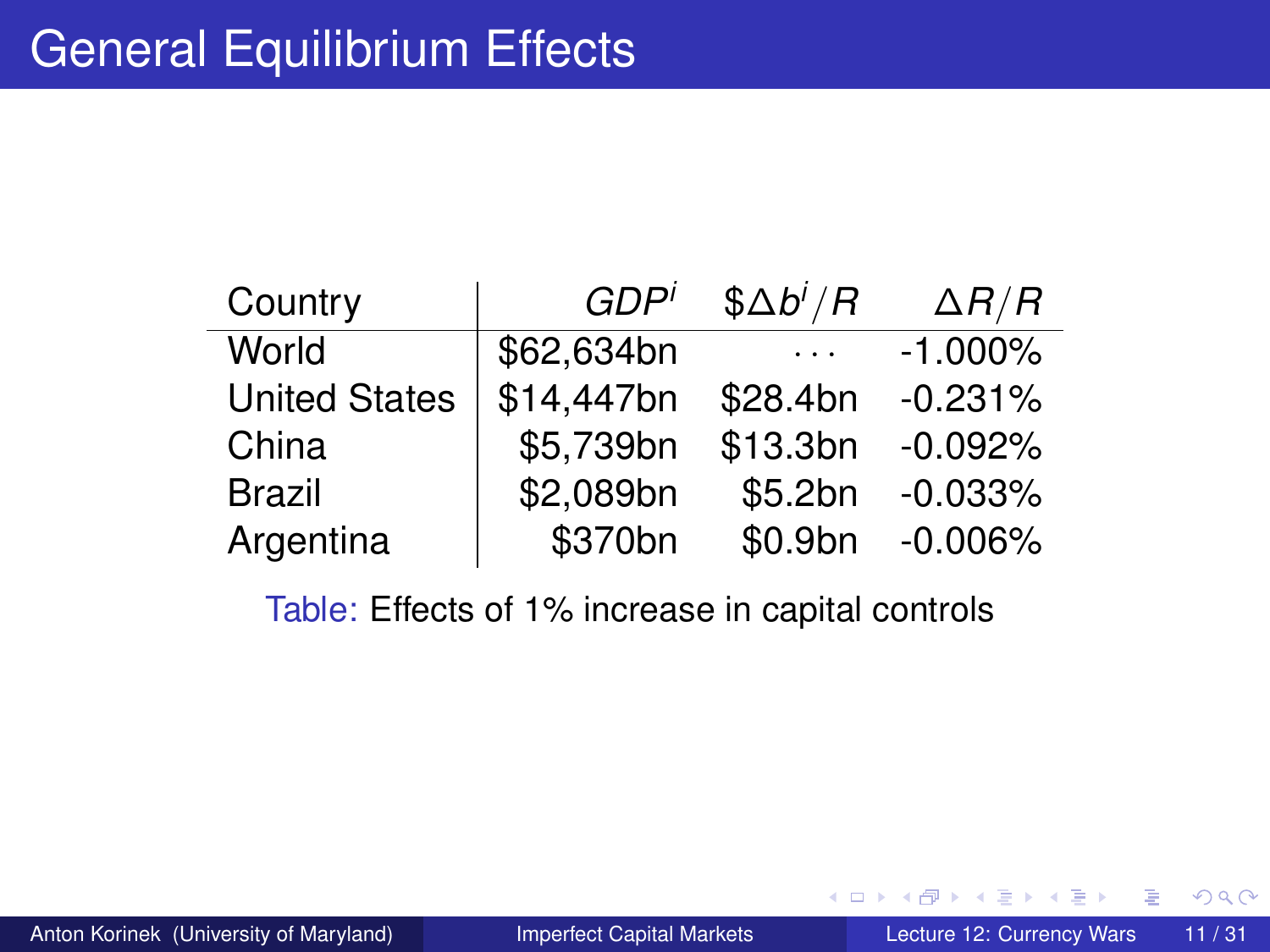# Two-Country Example: General Equilibrium Effects



 $299$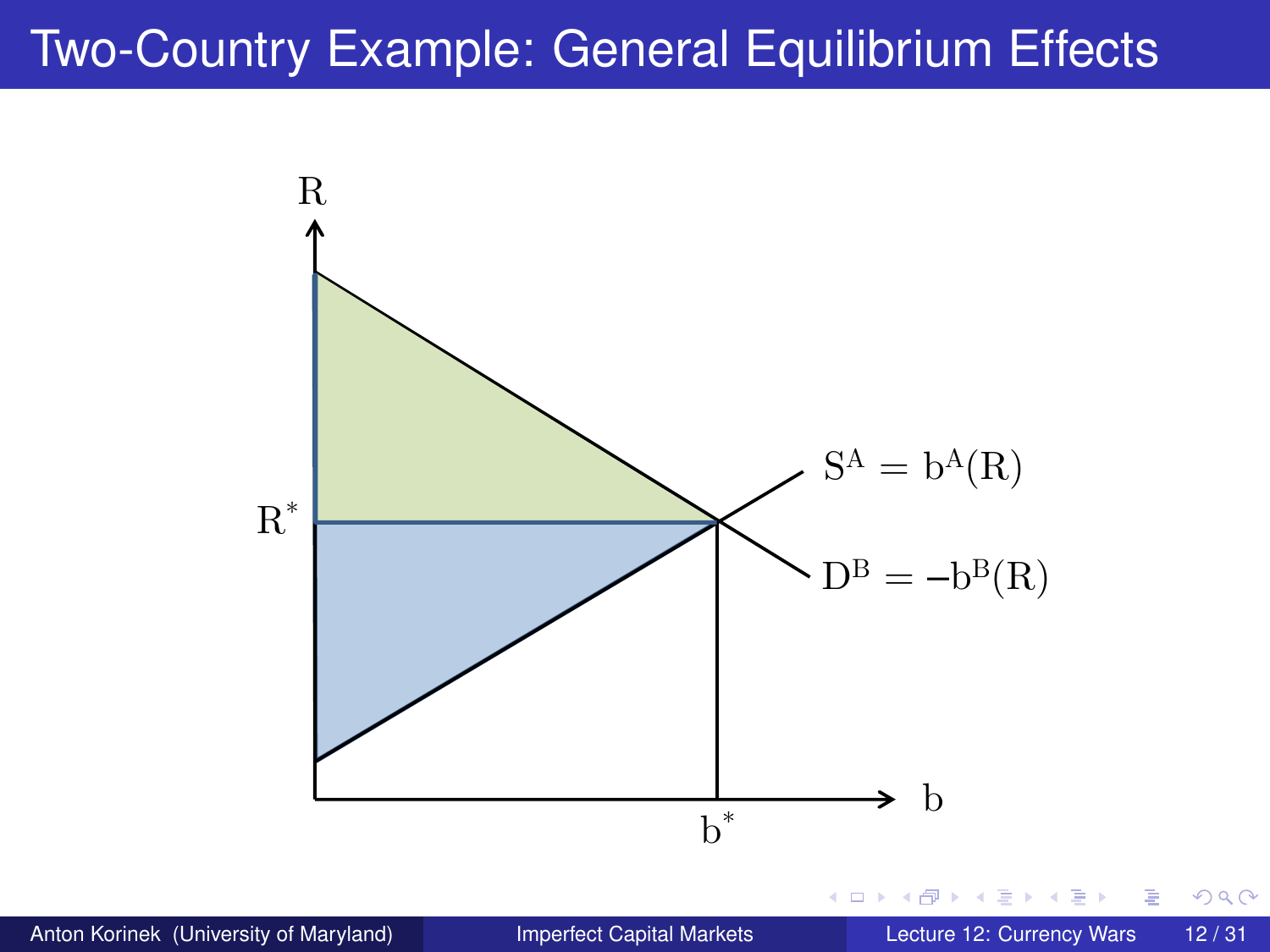# Two-Country Example: General Equilibrium Effects



 $299$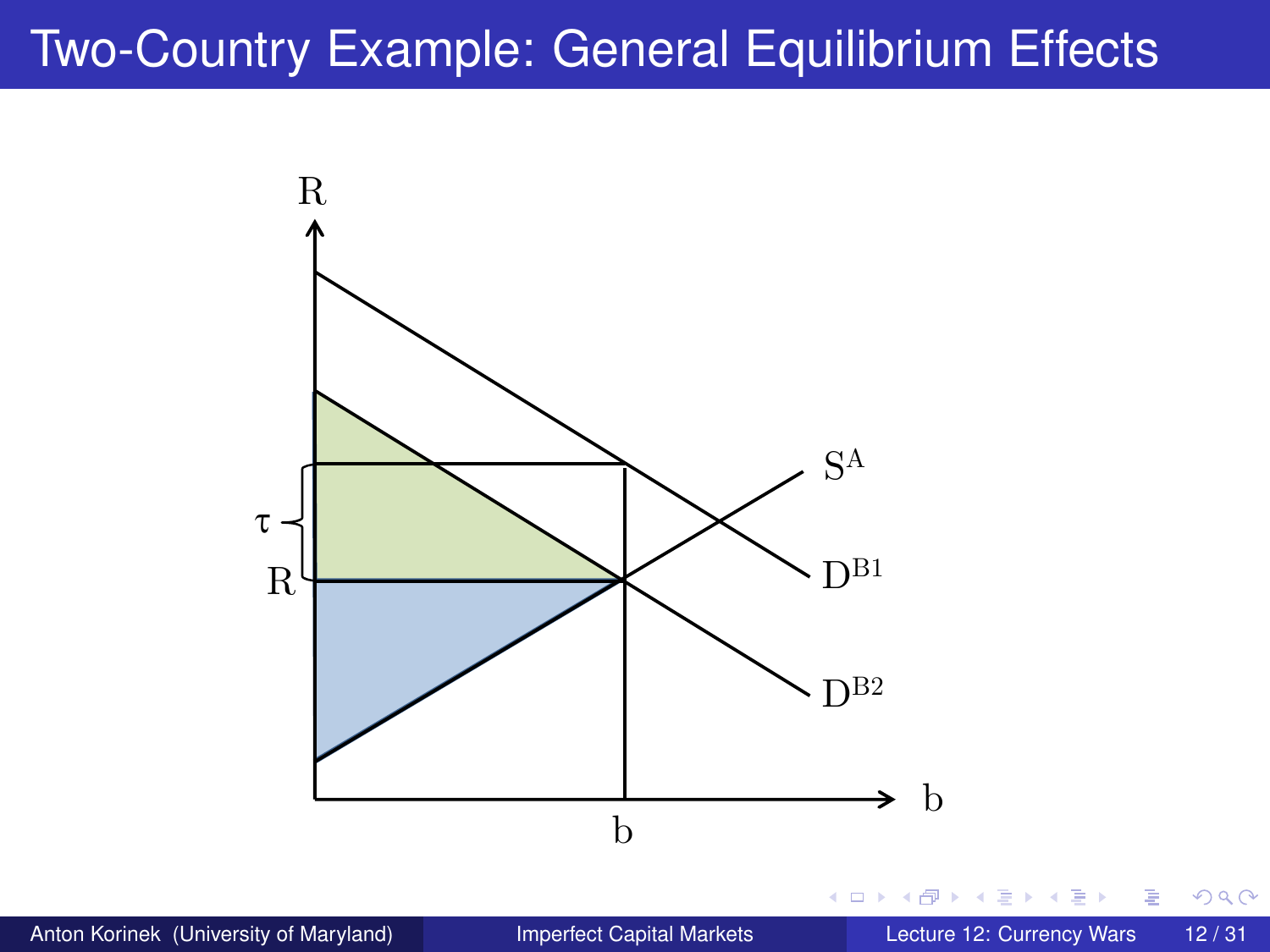### **Equivalence result:**

### Proposition (Equivalence Capital Controls / Reserves)

*Any capital controls under open capital accounts can be replicated by a commensurate change in reserves under closed capital accounts.*

- planner chooses reserve assets  $a_{t+1}^j = b_{t+1}^j (R_{t+1}; \tau_{t+1}^j)$
- note: if capital account is open, reserve accumulation is undone (Ricardian equivalence)

#### **Factor of equivalence:**

$$
da^i/y^i = \frac{\sigma(1-m^i)}{1+\beta} \cdot d\tau^i \approx 0.25(1-m^i) \cdot d\tau^i
$$

 $\Omega$ 

イロト イ押ト イヨト イヨトー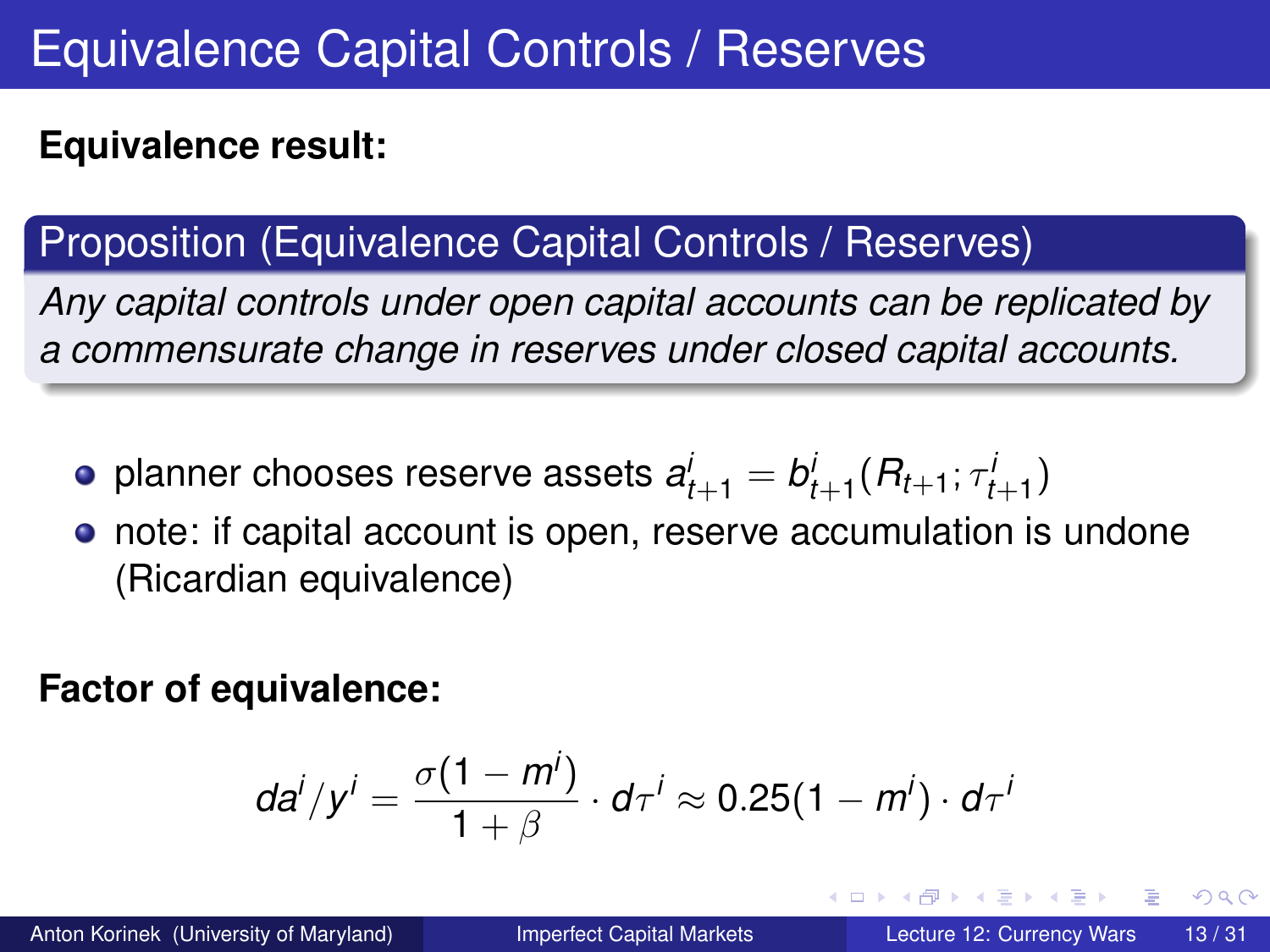#### **Extended model setup:**

- tradable and non-tradable endowments  $(y_{\mathcal{T},t}^i, y_{\mathcal{N},t}^i)$
- Representative consumer in country *i* maximizes

$$
V(b_t^i) = \max u(c_{T,t}^i, c_{N,t}^i) + \beta V(b_{t+1}^i)
$$
  
s.t.  $c_{T,t}^i + p_t c_{N,t}^i + (1 - \tau_{t+1}^i) b_{t+1}^i / R_{t+1} = y_{T,t}^i + p_t y_{N,t}^i + b_t - T_t^i$ 

Trade-off tradable/non-tradable consumption from  $\mathsf{FOC}(c^i_{N,t})$ :

$$
p_t \cdot u_T(c_{T,t}^i, c_{N,t}^i) = u_N(c_{T,t}^i, c_{N,t}^i)
$$

 $\rightarrow$  defines real exchange rate  $\rho^i_t = \rho(c^i_{\mathcal{T},t})$  with  $\partial \rho/\partial c_{\mathcal{T}} > 0$ 

increase in capital control  $\tau^i_{t+1}$  depreciates real exchange rate  $\rho^i_t$ 

 $\Omega$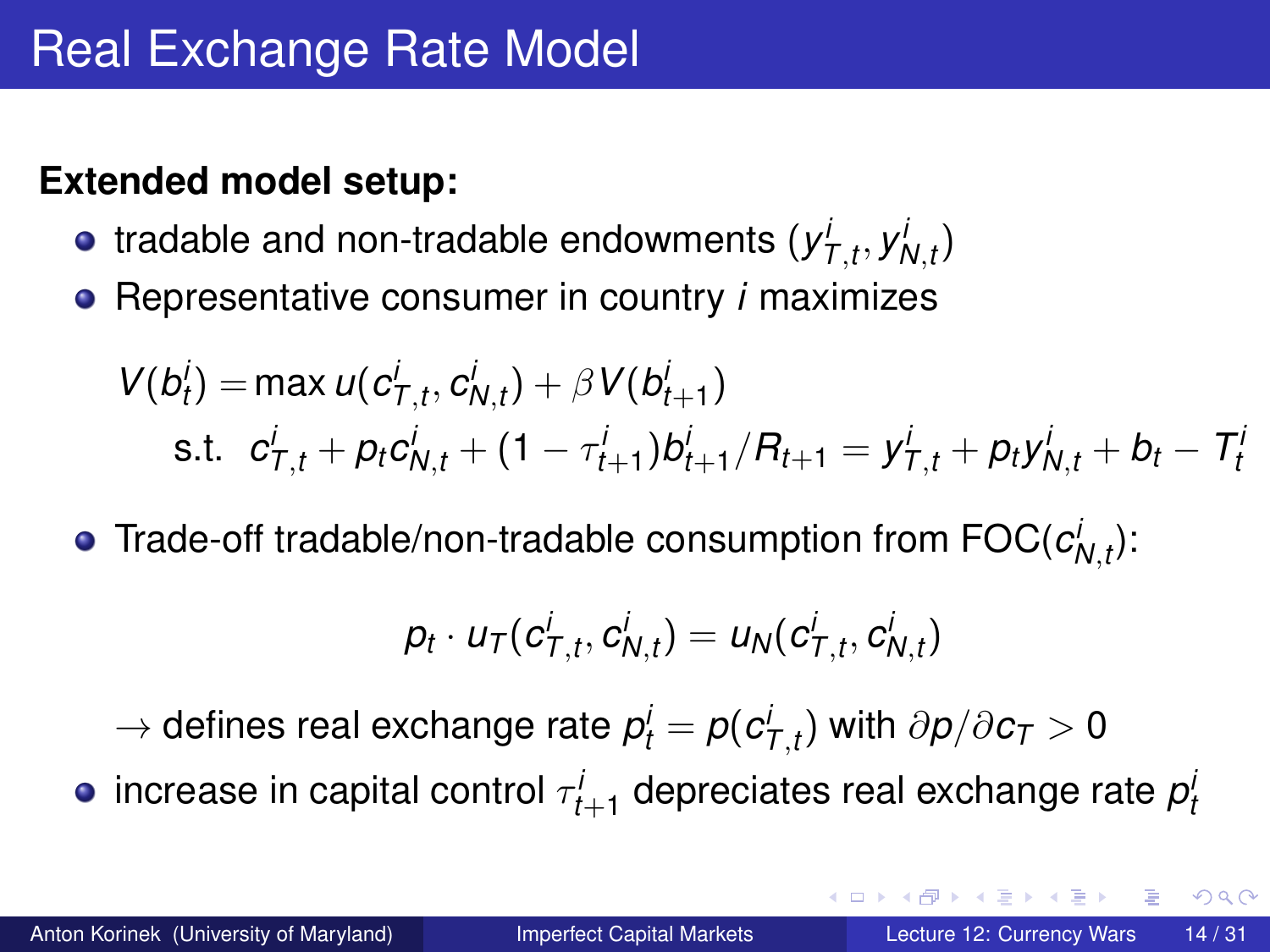**Real Externalities:** depend on trade balance  $tb^i_t = b^i_{t+1}/R_{t+1} - b^i_t$ :

• growth externalities from learning-by-exporting:

$$
\Delta y_{t+1}^i = f(tb_t^i)
$$

**•** growth externalities from learning-by-doing:

$$
\Delta A_{t+1}^i = f(tb_t^i)
$$

• aggregate demand externality at zero lower bound:

$$
\iota_{t+1}^i = \frac{(1 + \pi_{t+1}^i) u'(c_t^i)}{\beta u'(c_{t+1}^i)} - 1 \ge 0 \quad \text{ where } \quad c_t^i = \tilde{y}_t^i - tb_t^i
$$

 $\Omega$ 

イロト イ押ト イヨト イヨトー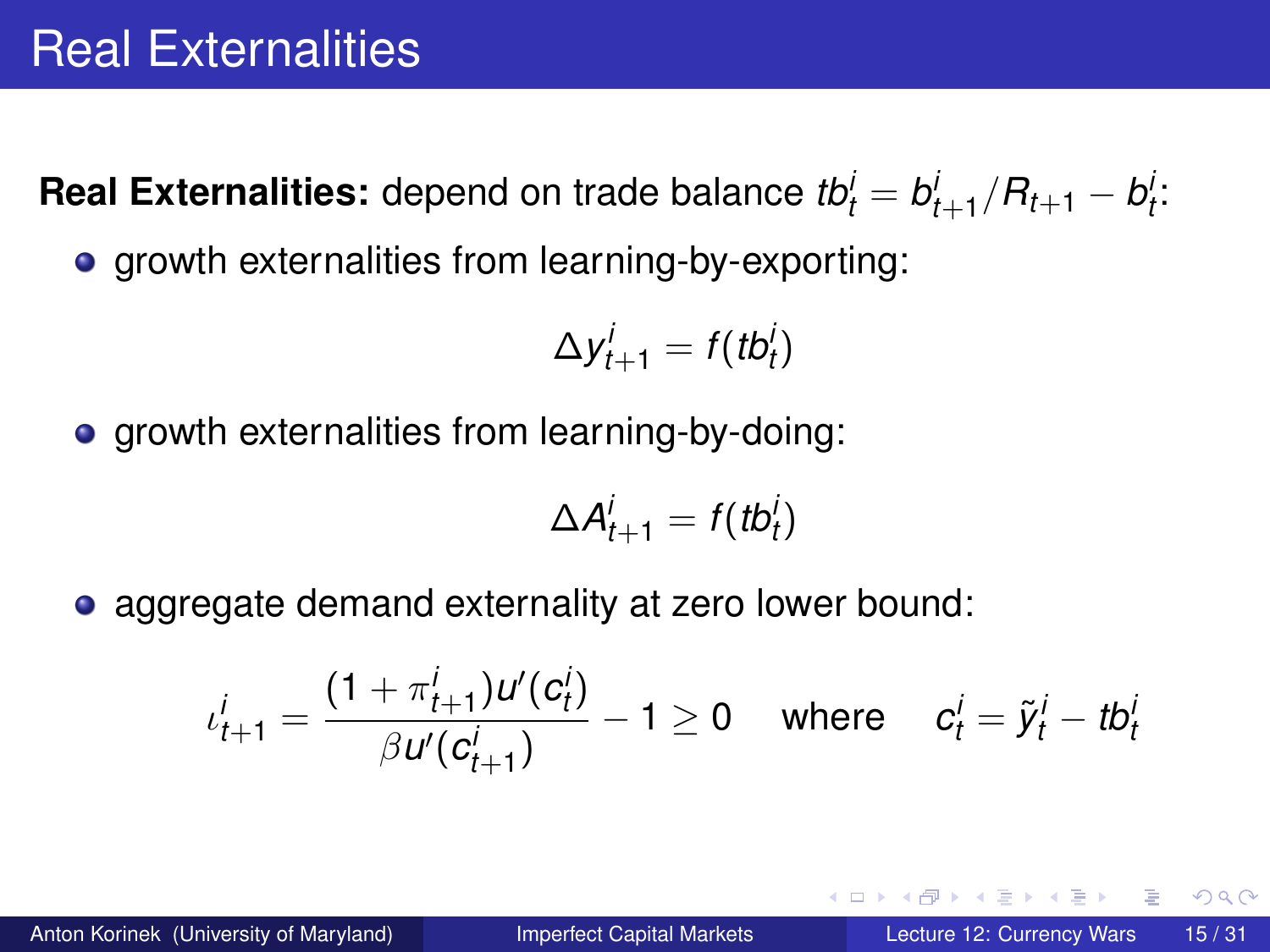#### **Problem of a National Planner (NP):**

- recognize utility  $W^{i}(b^{i}_{t}) = u(c^{i}_{t}) + x^{i}(tb^{i}_{t}) + V^{i}(b^{i}_{t+1})$
- **•** Euler equation of NP:

$$
u'\left(c_t^i\right)-x_t^{i'}\left(tb_t^i\right)=\beta R_{t+1}\left[u'\left(c_{t+1}^i\right)-x_{t+1}^{i'}\left(tb_{t+1}^i\right)\right]
$$

• can be implemented by setting

$$
\tau_{t+1}^{i*} = \frac{x_t^{i'}(tb_t^i) - \beta R_{t+1} x_{t+1}^{i'}(tb_{t+1}^i)}{u'(c_t^i)}
$$

. . . . . .

4 D.K.

A P

 $\Omega$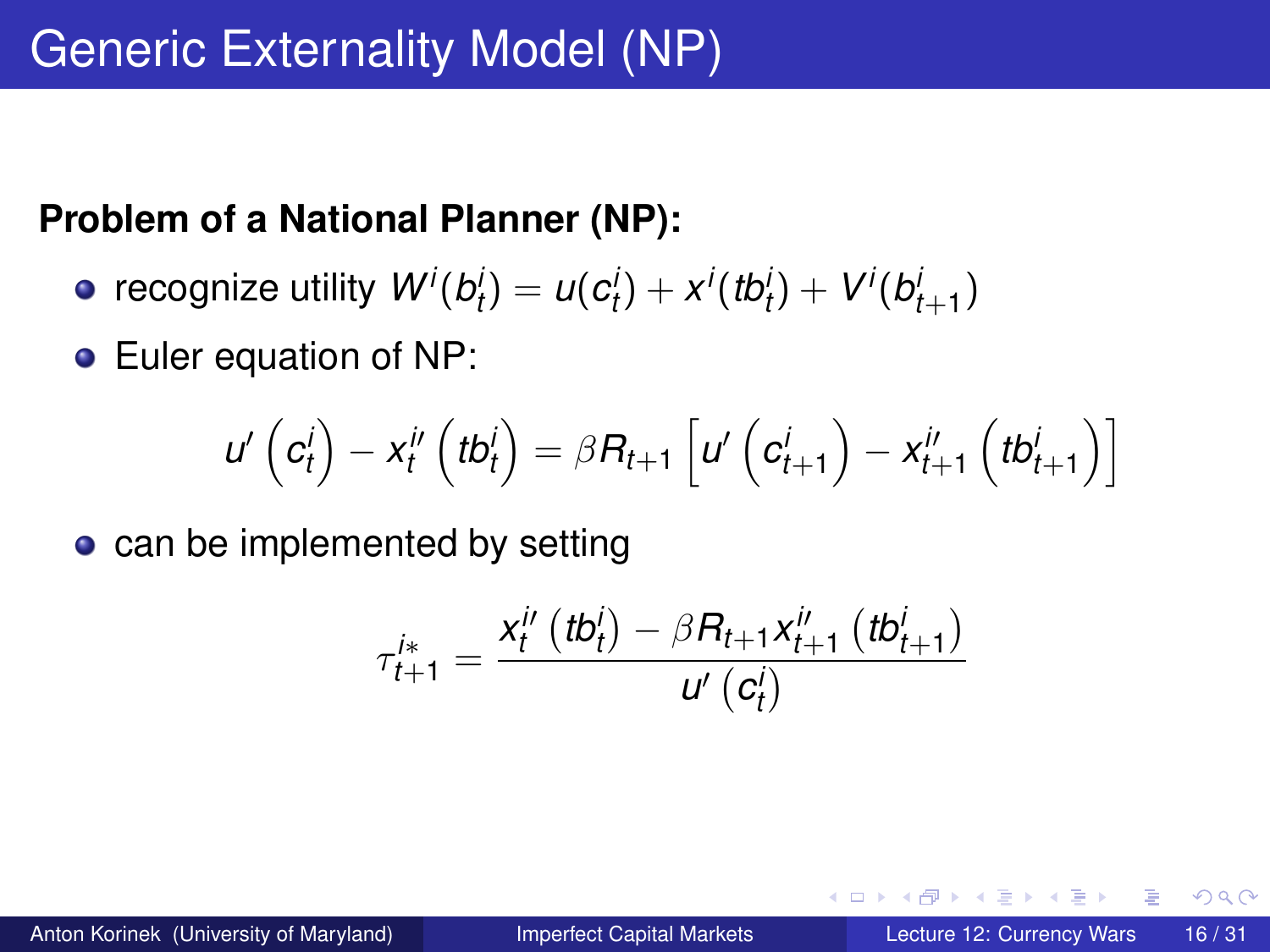# Generic Externality Model (GP)

### **Problem of a Global Planner (GP):**

• global planner maximizes:

$$
\max_{\{tb^i_t\}_{i,t}} \sum_t \beta^t \left\{ \sum_i \phi^i m^i \left[ u \left( y^i_t - tb^i_t \right) + x^i \left( tb^i_t \right) \right] + \nu_t \sum_i m^i tb^i_t \right\}
$$

**o** optimality condition:

$$
\phi^i\left[u'\left(c_t^i\right)-x^{i'}\left(tb_t^i\right)\right]=\nu_t\quad \forall i
$$

let us pick an arbitrary  $\nu_0$  and set

$$
\phi^{i} = \nu_0 / \left[ u' \left( c_0^{i} \right) - x^{i'} \left( t b_0^{i} \right) \right] \forall i
$$
  

$$
\nu_{t+1} = \nu_t / \left( \beta R_{t+1} \right) \forall t
$$

 $\rightarrow$  then NP = GP

4 0 8

And in

 $\Omega$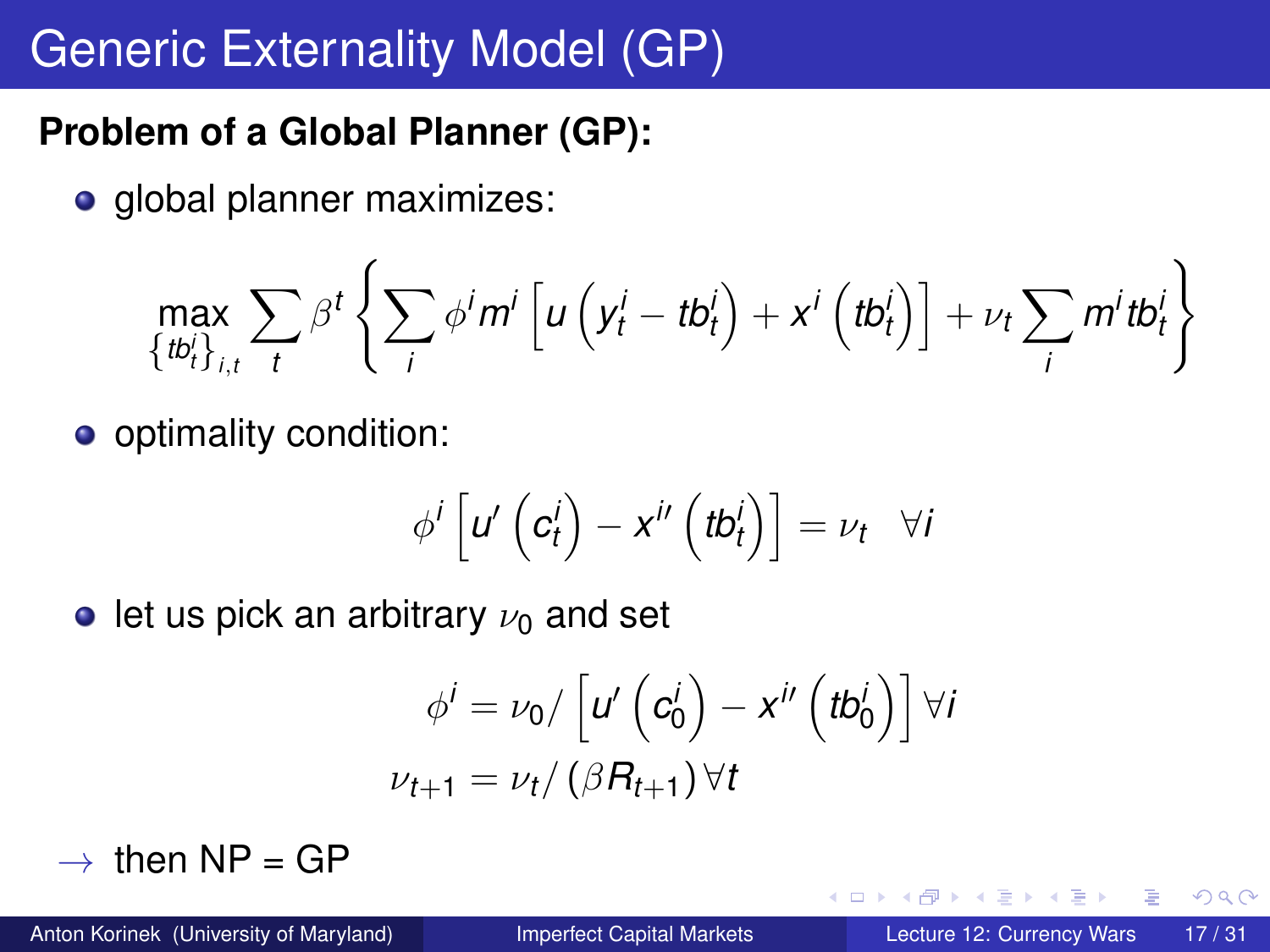### Proposition (Correcting Real Externalities)

- <sup>1</sup> *A national planner in country i who acts competitively in world markets finds it optimal to correct domestic real externalities via*  $\textit{capital controls} \ \{\tau^i_{t+1}\}.$
- <sup>2</sup> *The Nash equilibrium among national planners is globally Pareto efficient.*

#### **Intuition:**

- capital controls entail spillover effects to other countries
- BUT: first welfare theorem applies at the national level
- $\rightarrow$  global reallocation of capital is the efficient response of the market to changed demand for capital

 $\Omega$ 

イロト イ押ト イヨト イヨト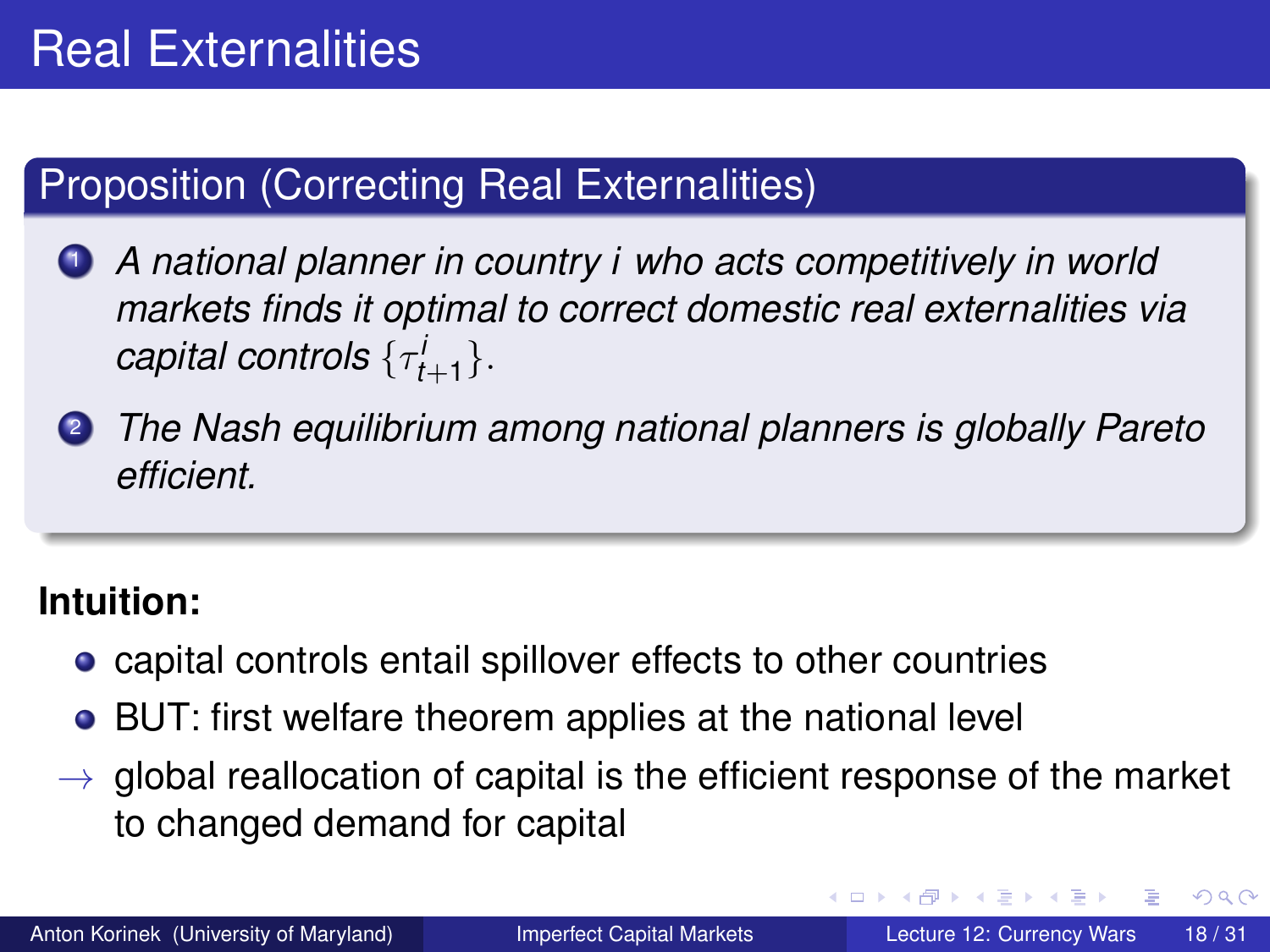## Real Externalities: Two-Country Example

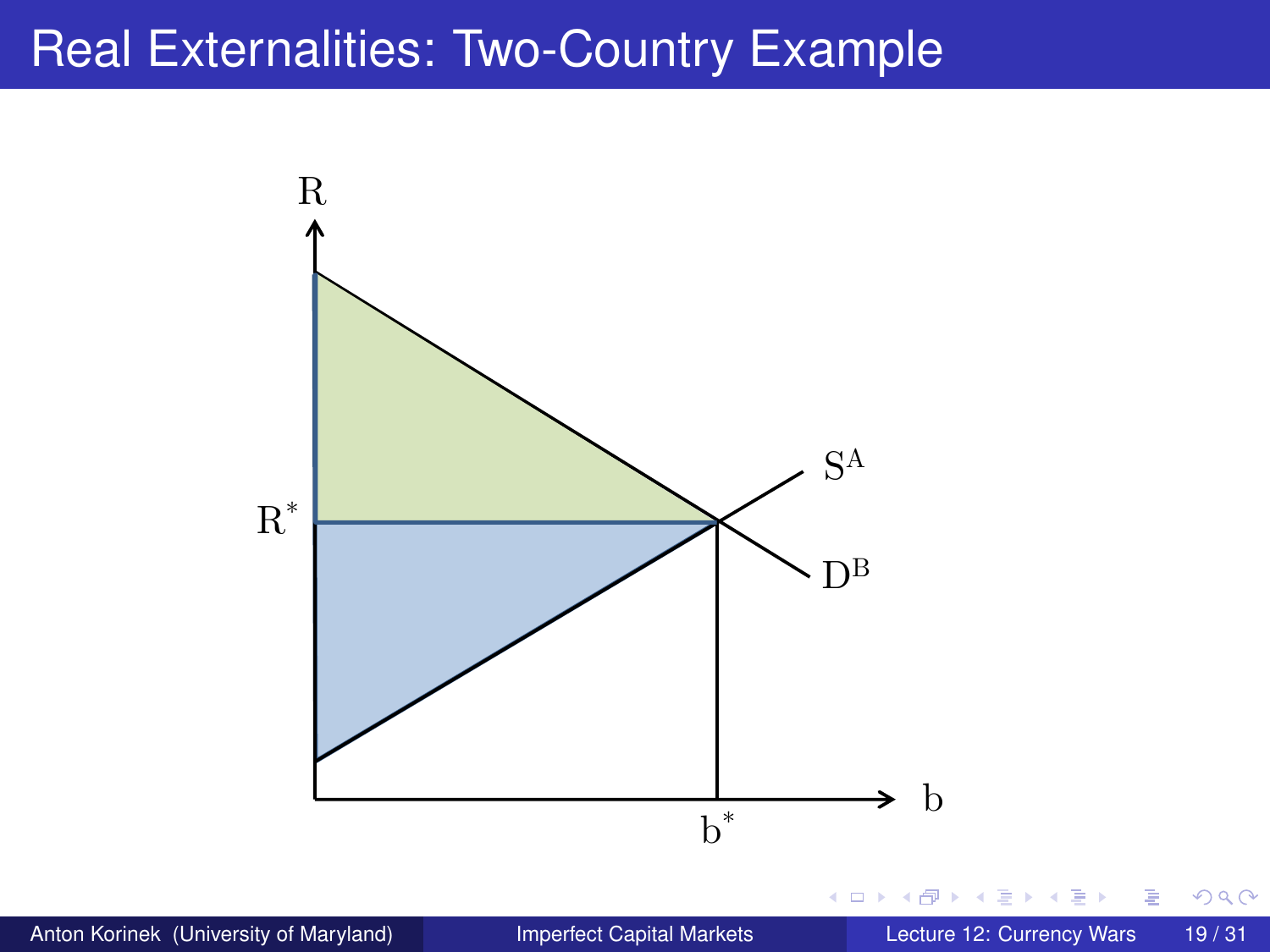## Real Externalities: Two-Country Example



Þ

 $299$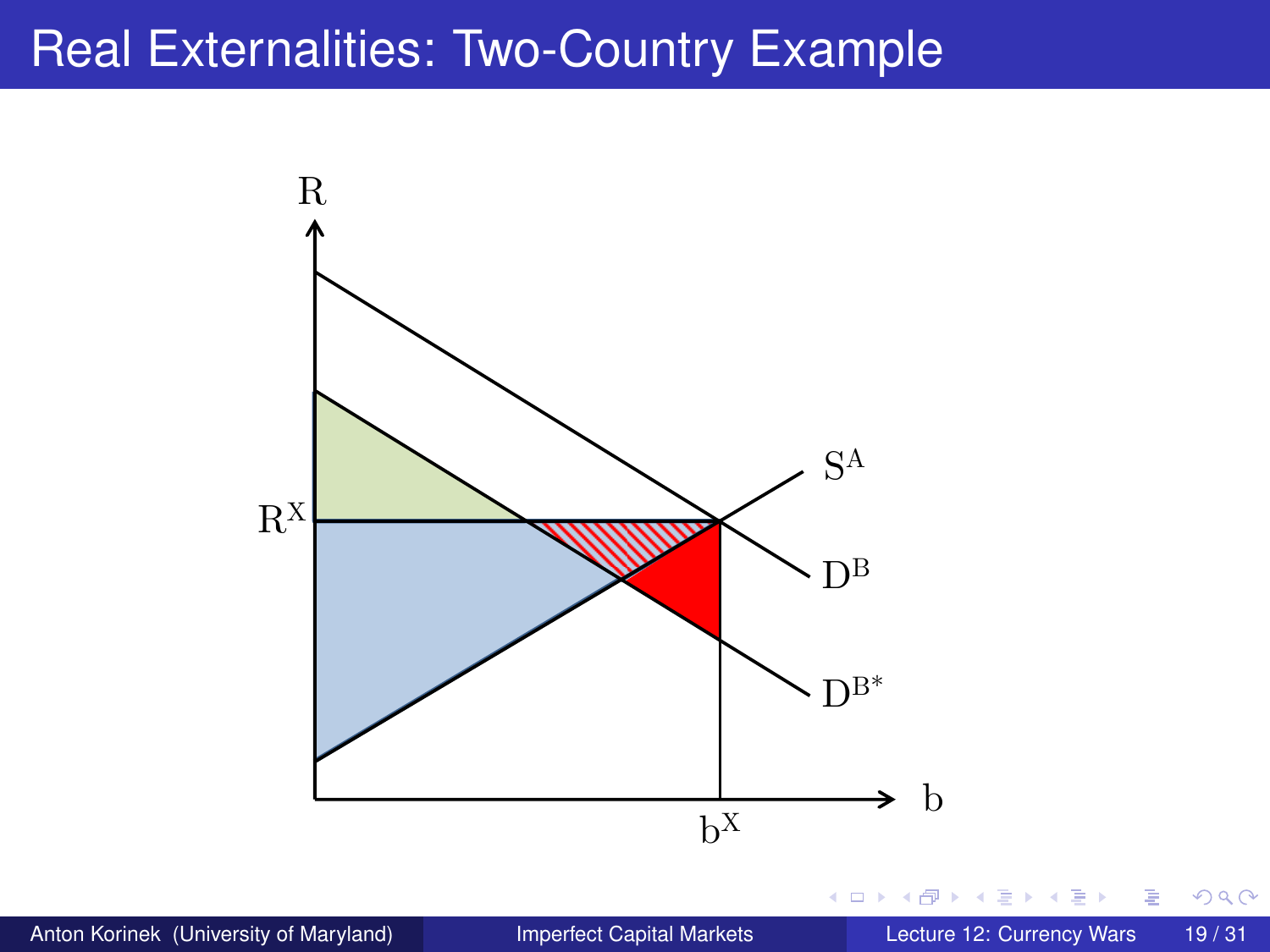## Real Externalities: Two-Country Example



Þ

 $299$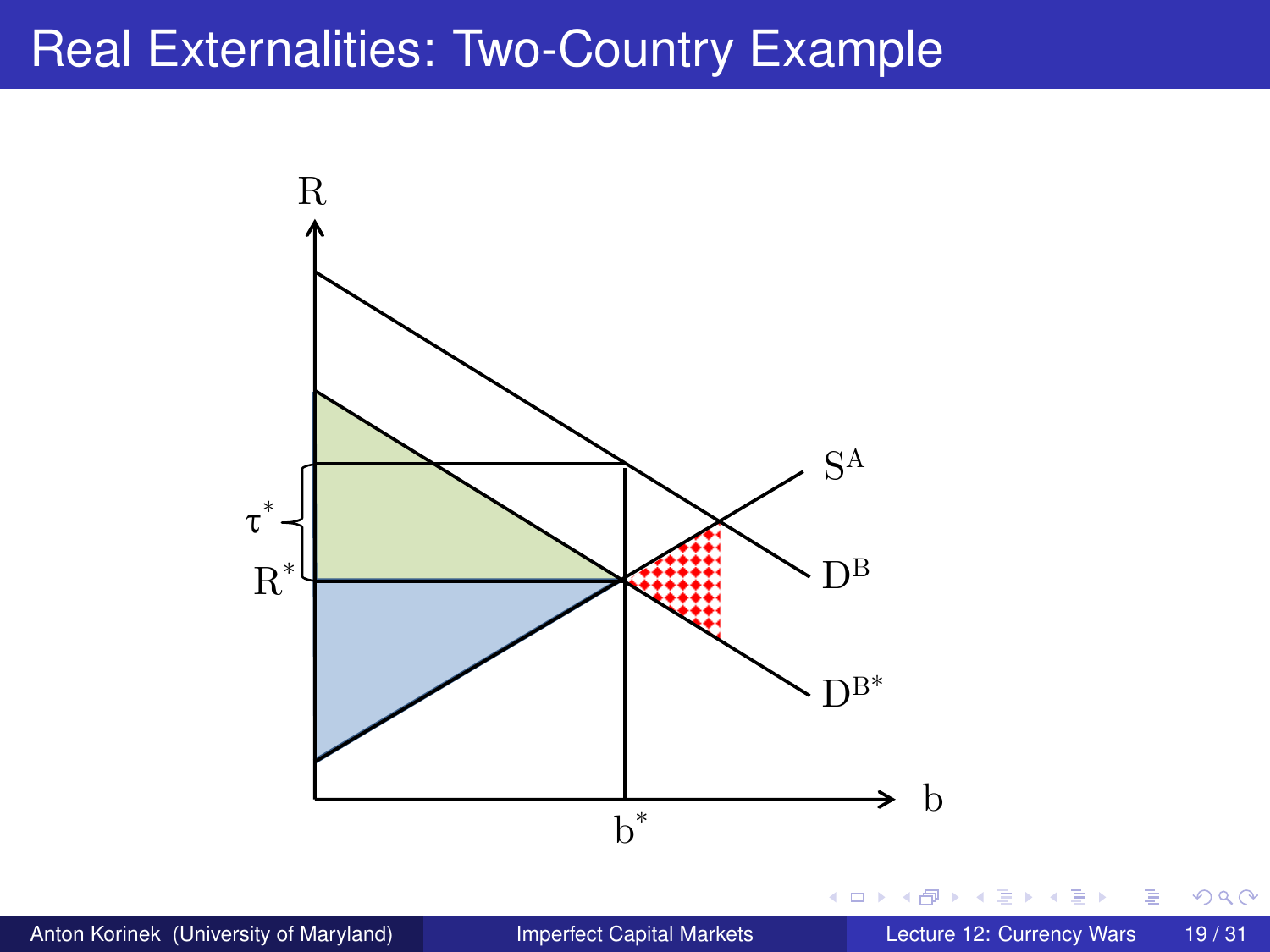### Proposition (Pareto-Improving Capital Controls)

*If inflow countries and outflow countries coordinate to control real externalities, capital controls can make everybody better off.*

#### **Intuition for Pareto Improvement:**

- outflow restrictions reduce global supply of capital  $\rightarrow$  push up world interest rate
- inflow restrictions increase global supply of capital  $\rightarrow$  push down world interest rate
- the right combination keeps the world interest rate unchanged
- $\rightarrow$  no adverse terms-of-trade effect on other countries

 $\Omega$ 

イロト イ押ト イヨト イヨ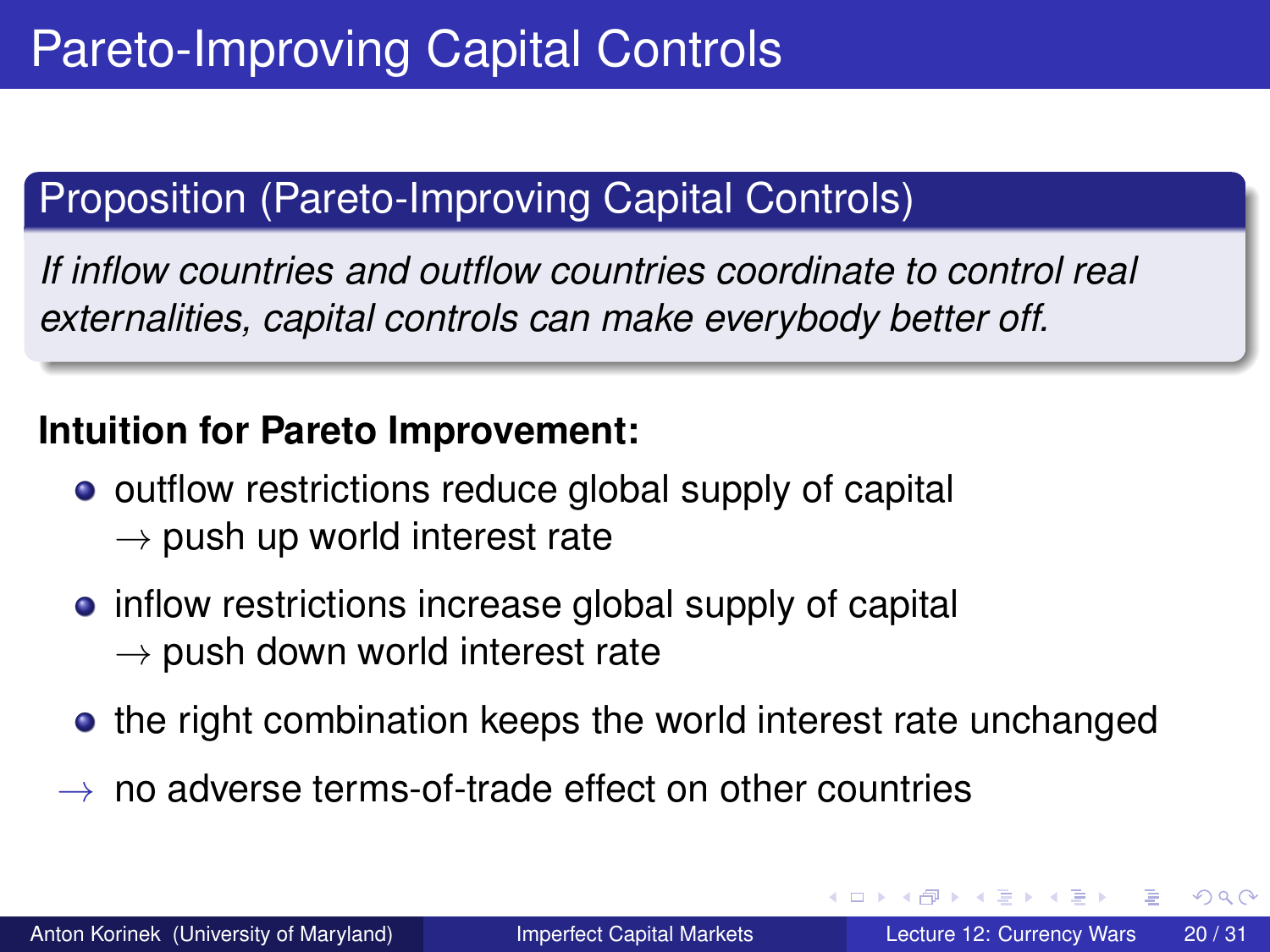# Pareto-Improving Capital Controls



重

 $299$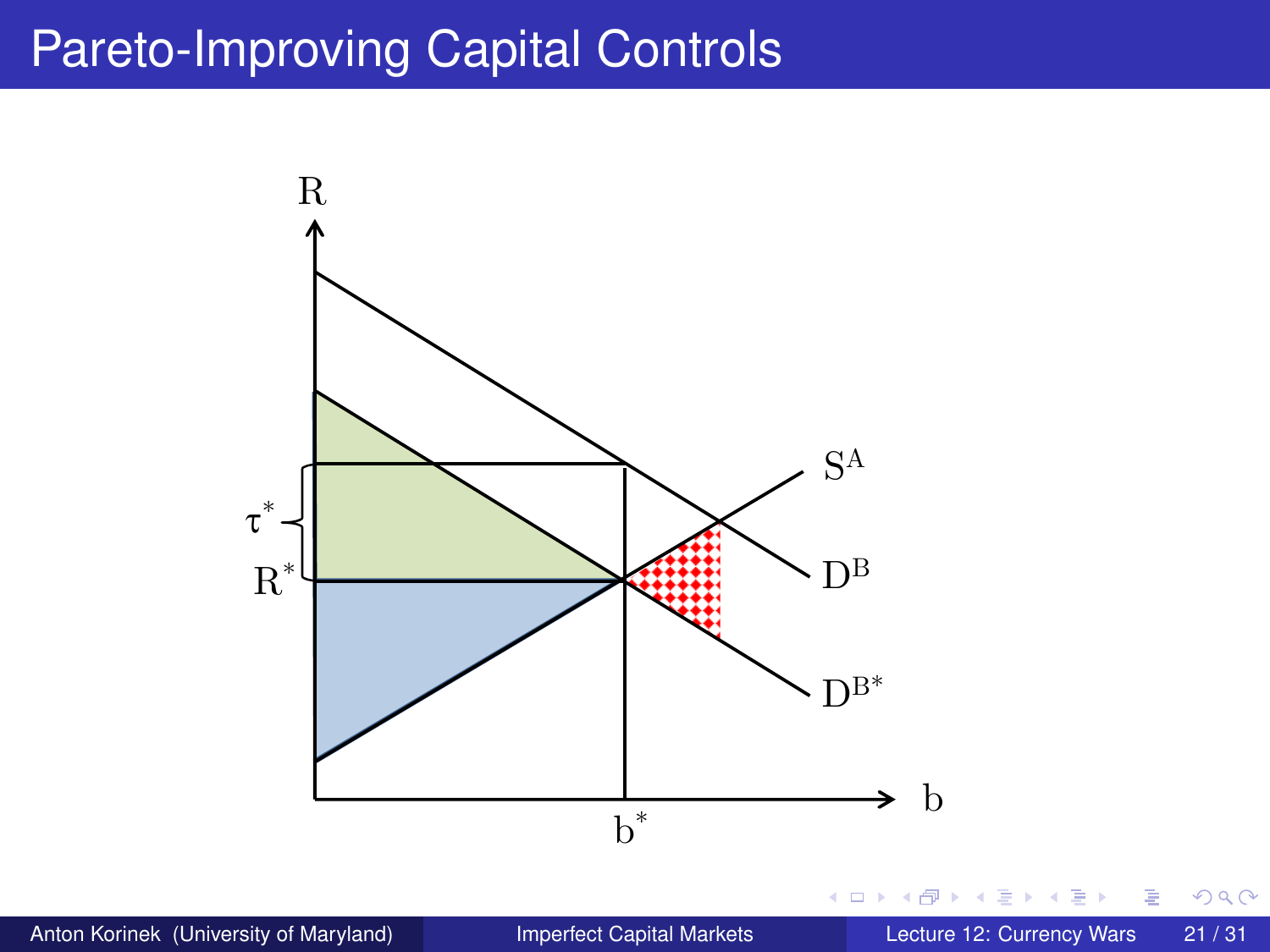# Pareto-Improving Capital Controls



重

 $299$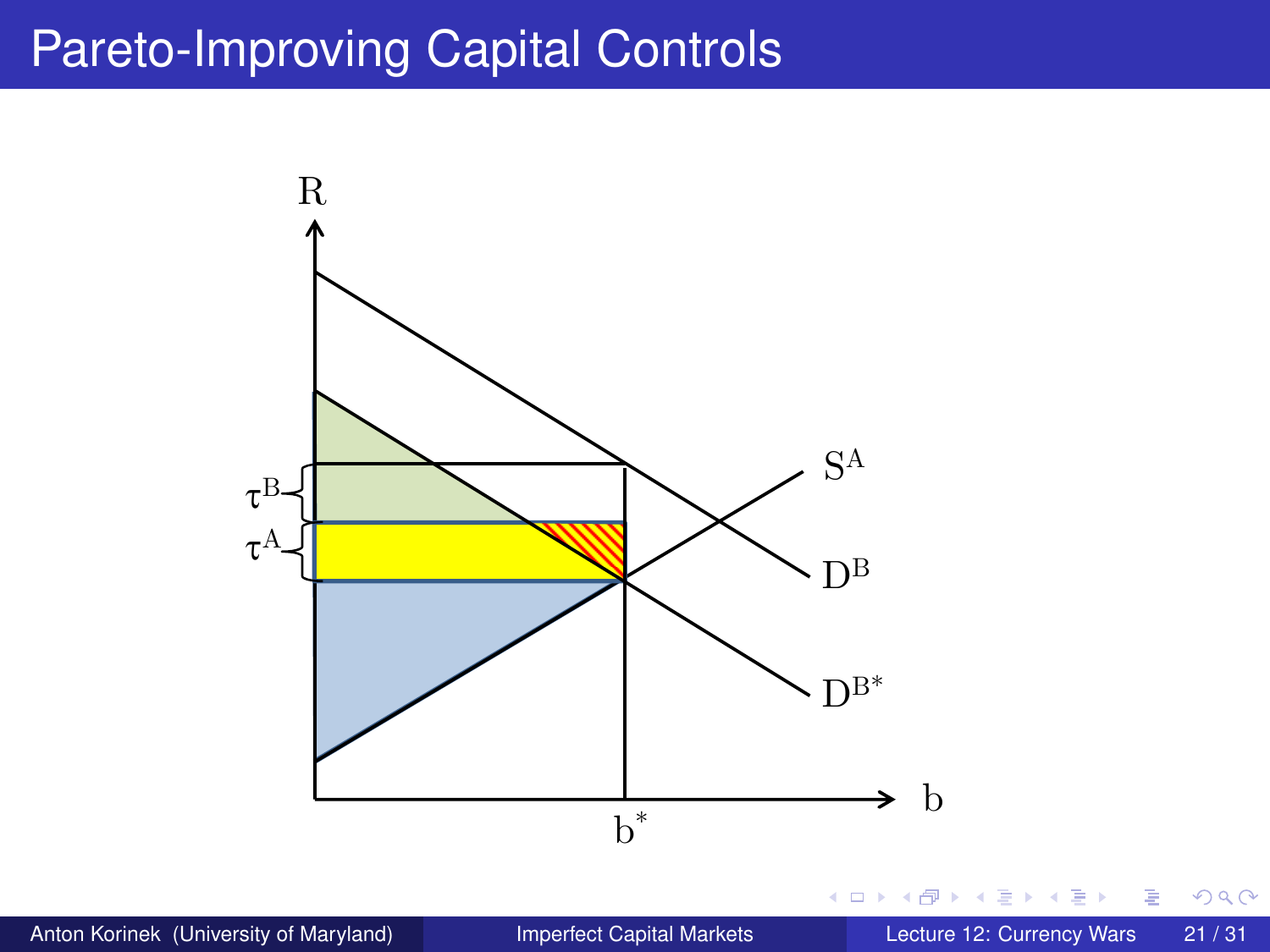# Application: Learning Externalities

**Learning-by-Exporting Externalities** (see e.g. Rodrik, 2008; Korinek and Serven, 2011):

assume output growth increases in trade balance *tb<sup>t</sup>* at time *t*:

$$
y_{t+1}^i = y_t^i + \Delta y_{t+1}^i \left( \bar{b}_{t+1}^i / R_{t+1} - \bar{b}_t^i \right)
$$

Euler equation of NP (where  $v_{t+1} = \sum_{s=0}^{\infty} \beta^{s} u' \left( c_{t+s+1}^{i} \right)$ ):

$$
u'\left(c_t^i\right) = \beta R_{t+1} u'\left(c_{t+1}^i\right) + \beta v_{t+1} \Delta y_{t+1}^{i'}\left(tb_t^i\right)
$$

o optimal capital control:

$$
\tau_{t+1}^{i*} = \frac{\beta v_{t+1} \Delta y_{t+1}^{i\prime} (tb_t^i)}{u^{\prime} (c_t^i)}
$$

 $\Omega$ 

イロト イ押ト イヨト イヨトー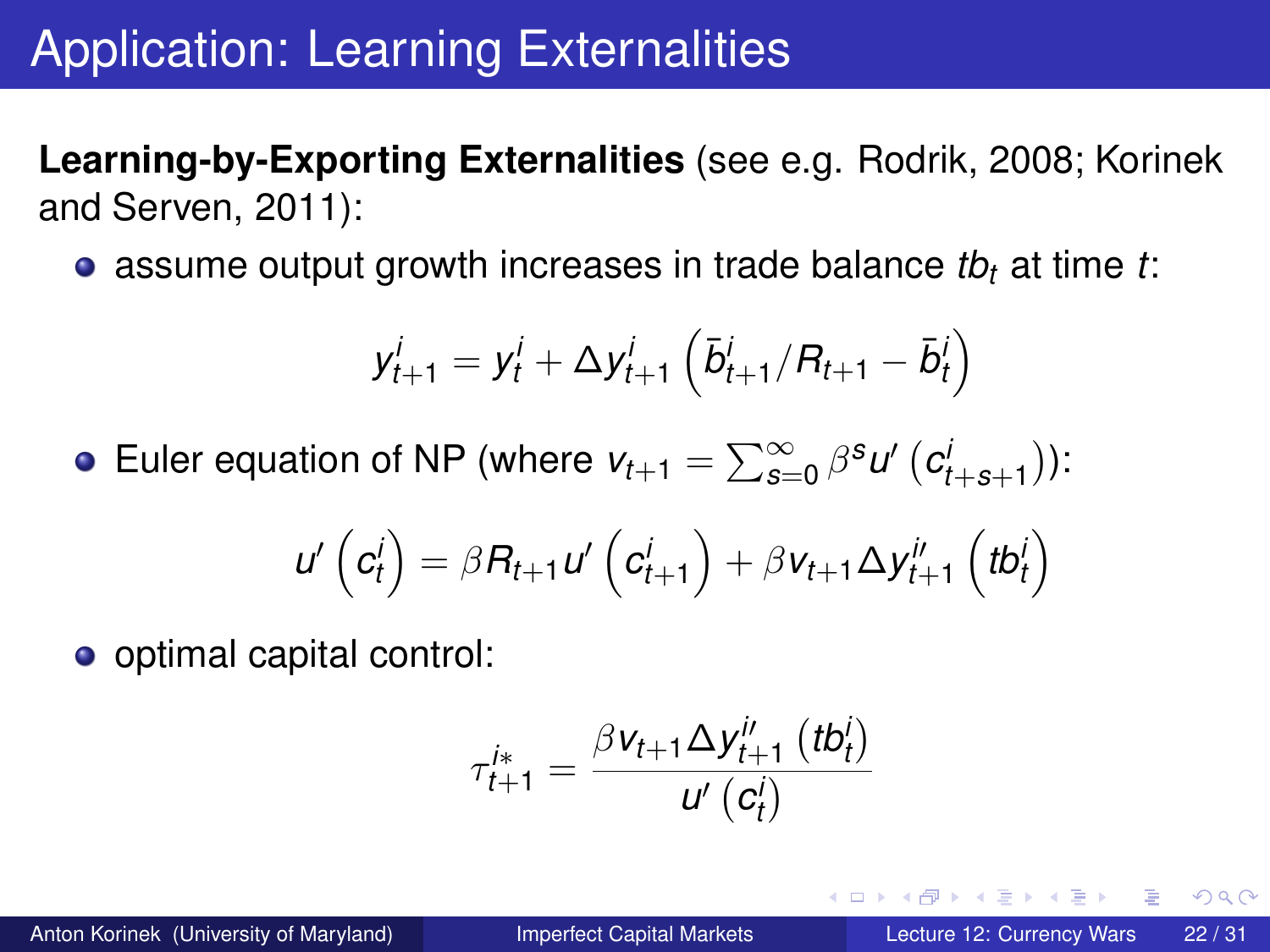### **Arms Race of Capital Controls:**

- an increase in externality and control  $\tau^i$  diverts capital flows from *i*
- another country *j* may experience larger externalities
- country  $j$  will also increase its controls  $\tau^j$
- this may in turn prompt country  $i$  to raise  $\tau^i$
- $\rightarrow$  this is efficient process of equilibrium adjustment (tatonnement)
- $\rightarrow$  not necessarily a sign of inefficiency

 $\bullet$  ...

 $\Omega$ 

イロト イ押 トイラト イラト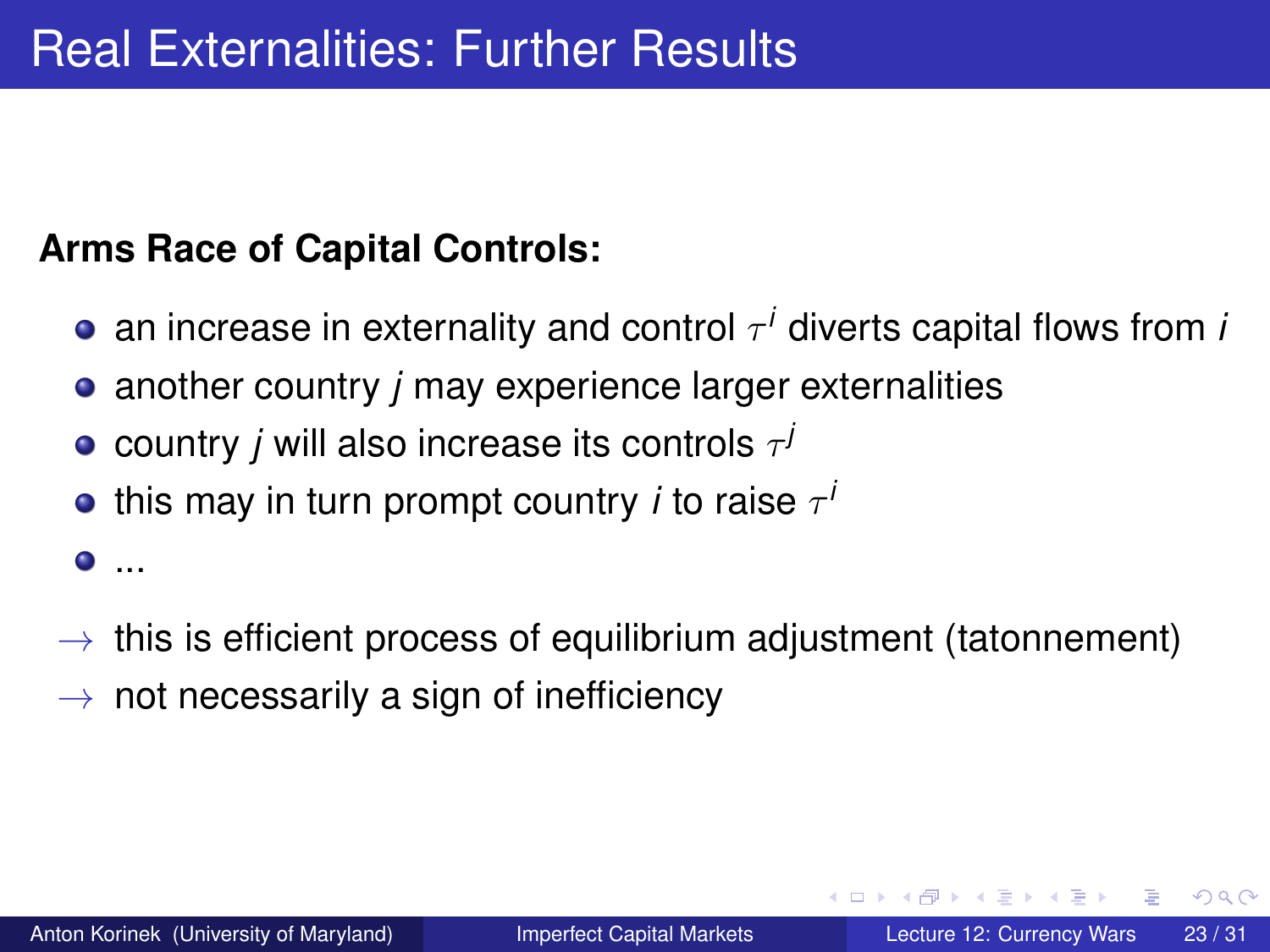#### **Robustness:** results continue to apply if we include

- investment and capital
- nontraded goods and a real exchange rate
- **•** uncertainty

 $\Omega$ 

医单位 医单

4 ロ ト ィ *同* ト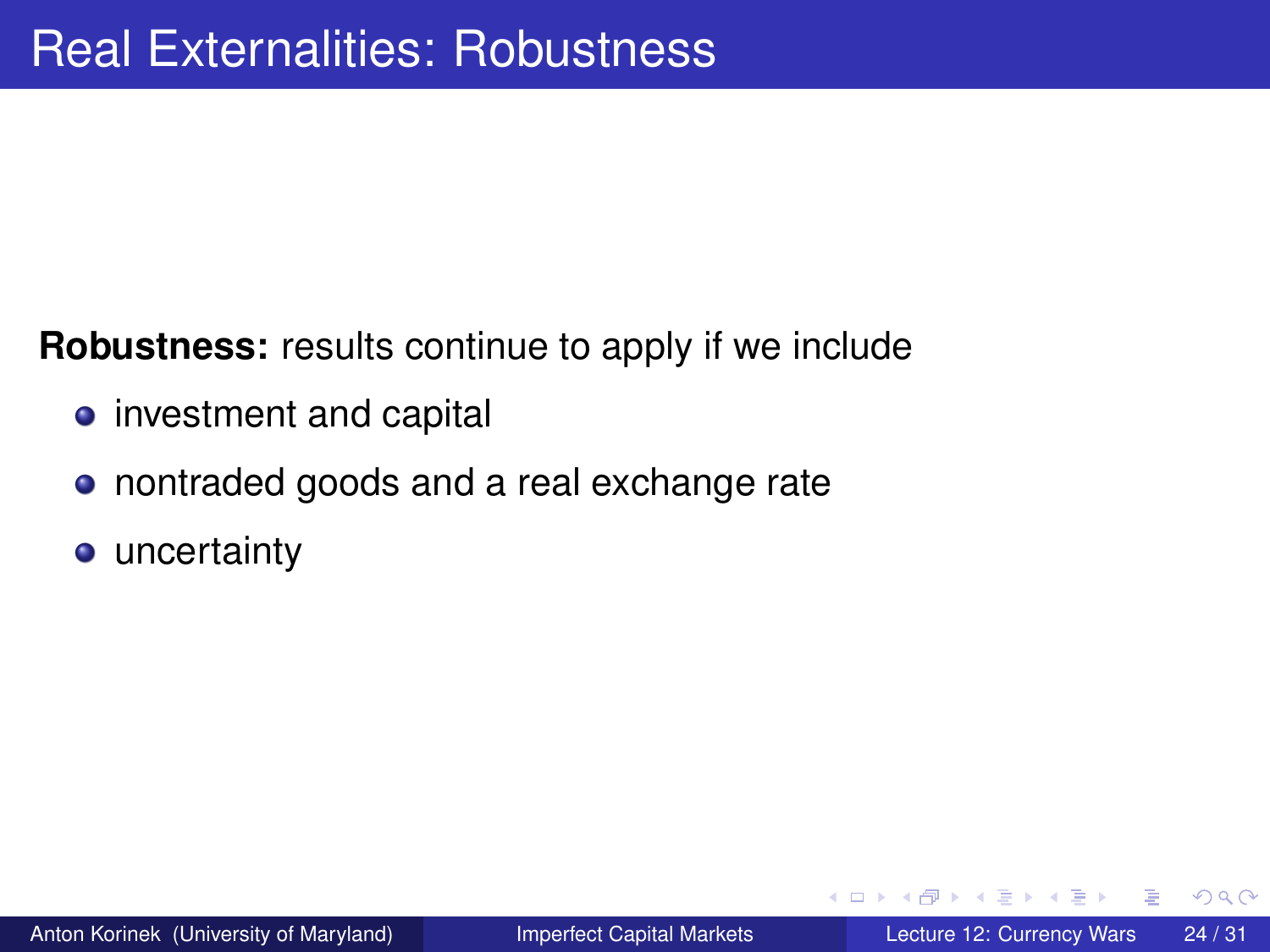# Financial Externalities

**Financial Externalities:** depend on net asset (debt) position *Example:* frictions due to exogenous financial constraints:

$$
\frac{b_{t+1}^i}{B_{t+1}} \ge -\phi_{t+1}^i \quad \text{or} \quad b_{t+1}^i \ge -\phi_{t+1}^i
$$

### Proposition (Financial Externalities, National Planner)

*A national planner who acts competitively cannot alleviate financial constraints.*

### **Intuition:**

- **1** For national planner, constraint is exogenous
	- $\rightarrow$  no way around it

2 Rational private agents choose precautionary savings efficiently  $\rightarrow$  no reason for intervention  $QQ$ 4 D > 4 O +

Anton Korinek (University of Maryland) [Imperfect Capital Markets](#page-0-0) Lecture 12: Currency Wars 25/31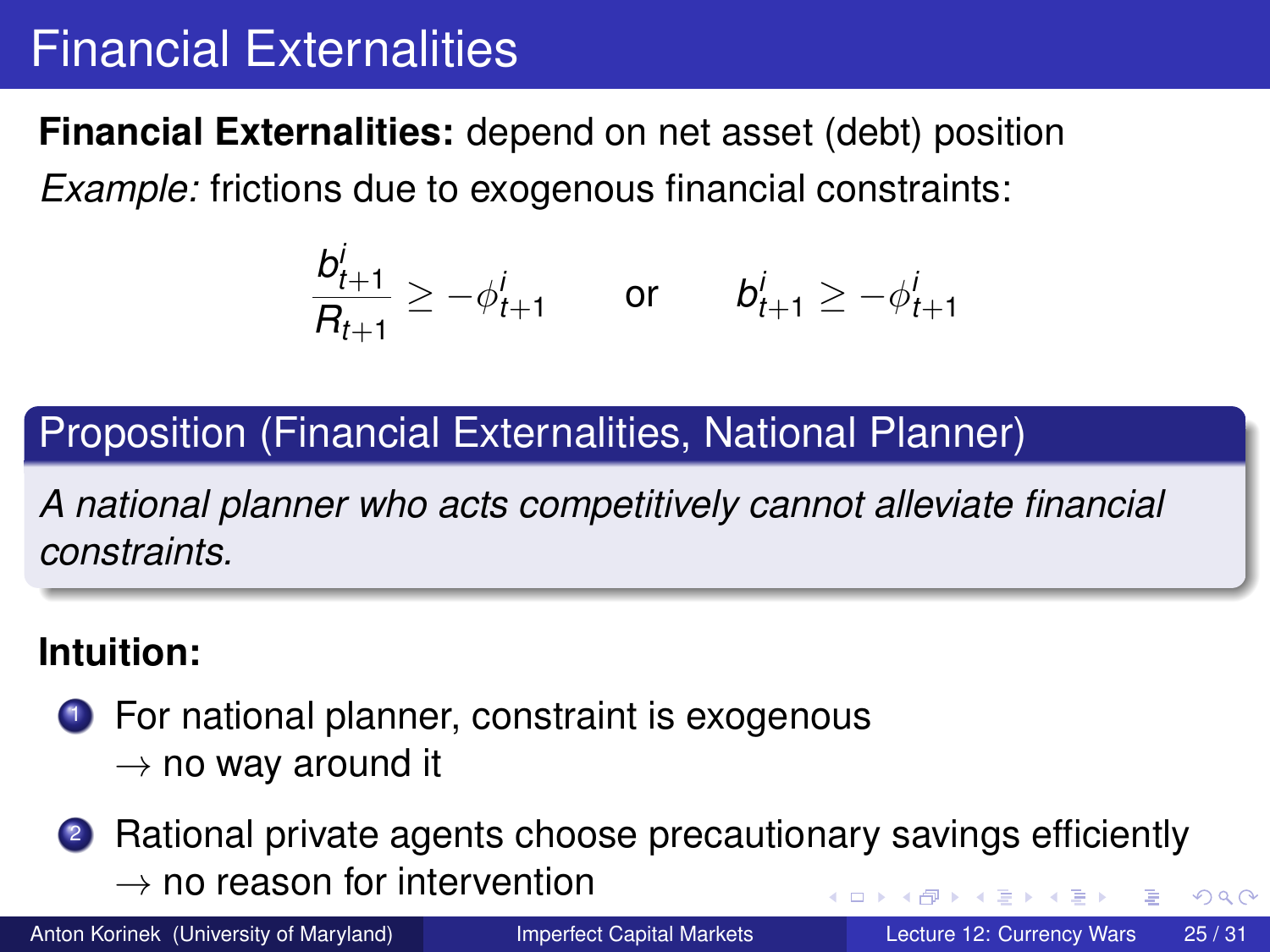### Proposition (Financial Externalities, Global Planner)

*A global planner who observes a country subject to binding financial constraints can restore the first best.*

#### **Intuition:**

- **1** A global planner can implement a given real allocation  $\{c^i_t, tb^i_t, ...\}$ using a continuum of financial allocations  $\{b^{j}_{t+1}, R_{t+1}\}$
- **2** Every time period, there are  $N + 1$  instruments to meet N targets:

$$
tb_t^i = \frac{b_{t+1}^i}{R_{t+1}} - b_t^i \quad \text{for } i = 1...N
$$

**Limitations:** coordination and commitment, set of available instruments, bounds on  $R_{t+1}$ , ...

 $\Omega$ 

イロト イ押ト イヨト イヨ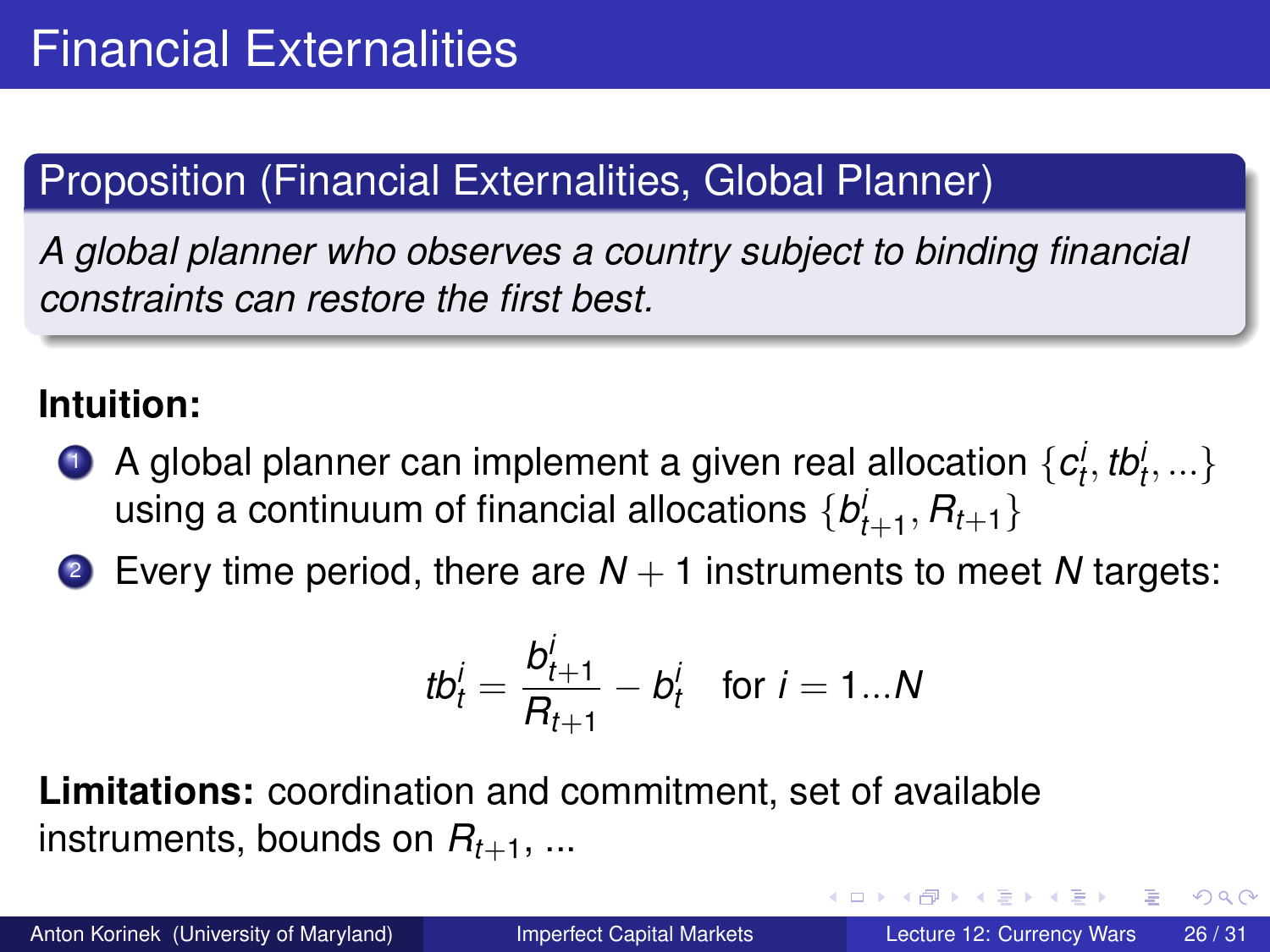**Financial Stability Externalities** (Korinek, 2010, 2012; Bianchi, 2011):

**•** derive from endogenous constraint linked to exchange rate:

$$
\frac{b_{t+1}^i}{B_{t+1}} \ge -\phi p_{N,t}^i(tb_t^i)
$$

- if global planner can restore first-best: let's do it!
- **•** otherwise: dependence of exchange rate on trade balance generates pecuniary externalities
- $\rightarrow$  then it is efficient for national planners to impose unilateral controls

 $\Omega$ 

イロト イ押ト イヨト イヨトー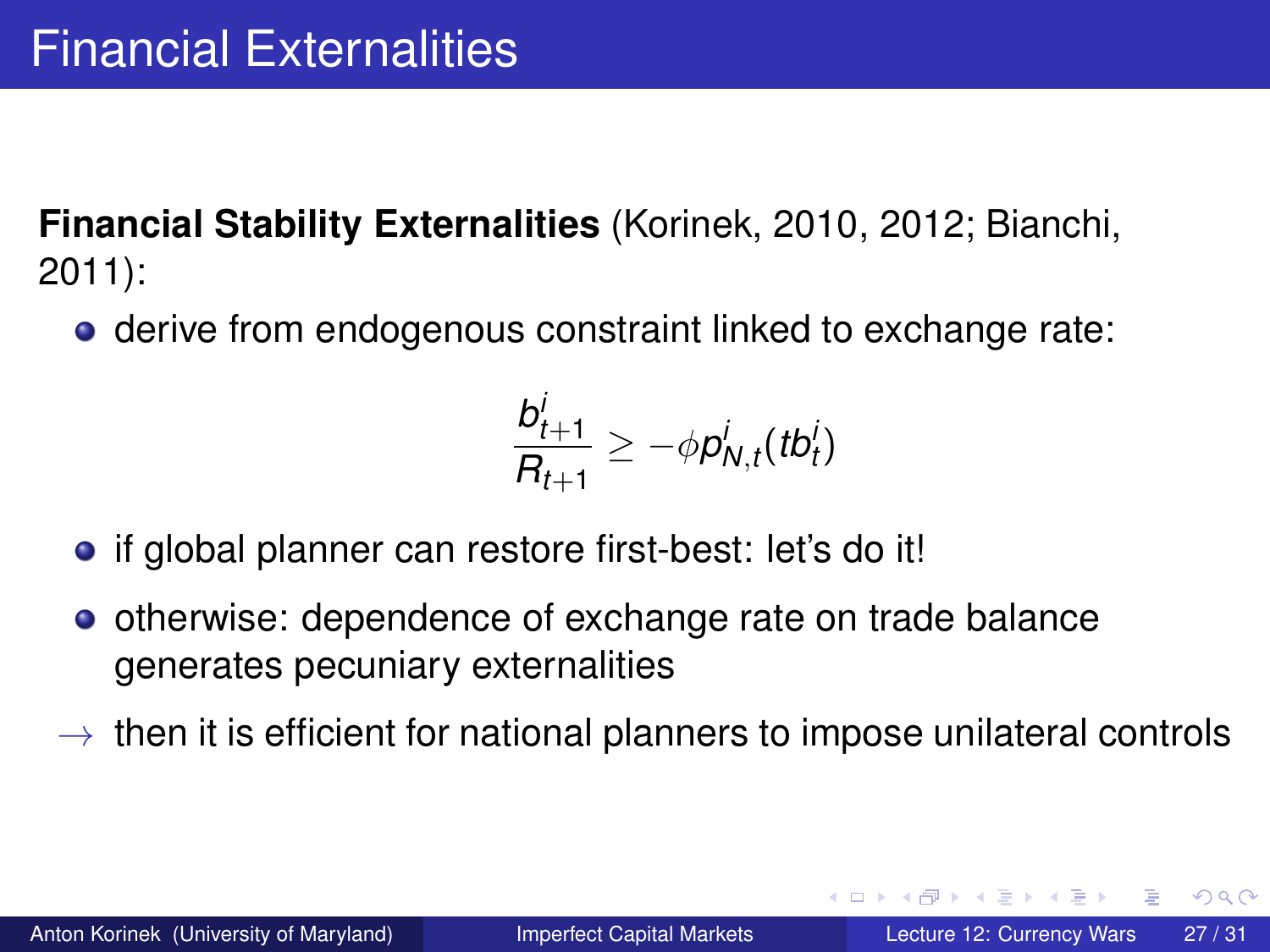**Monopolistic national planner:** internalizes market power over *Rt*+<sup>1</sup>

• global market clearing requires

$$
b^i(R_{t+1}; \tau_{t+1}^i) + B^{-i}(R_{t+1}; \tau_{t+1}^{-i}) = 0
$$

planner internalizes ROW inverse bond demand  $R(B_{t+1}^{+})$ <sup>*−i*</sup>, ; τ−<sup>i</sup><br>t+1<sup>; τ</sup>t+  $_{t+1}^{-1}$ 

$$
\max u\left(y_t^i - b_{t+1}^i/R(-b_{t+1}^i; \tau_{t+1}^{-i})\right) + \beta V^i(b_{t+1}^i)
$$

 $\rightarrow$  optimal monopolistic capital control:  $\tau_{t+1}^i = b_{t+1}^i \cdot (-R_B)/R_{t+1}$ 

### Proposition (Monopolistic Capital Controls)

*Monopolistic capital controls that are designed to distort the world interest rate are Pareto inefficient.*

Anton Korinek (University of Maryland) [Imperfect Capital Markets](#page-0-0) Lecture 12: Currency Wars 28 / 31

 $\Omega$ 

4 0 8 4 4 9 8 4 9 8 4 9 8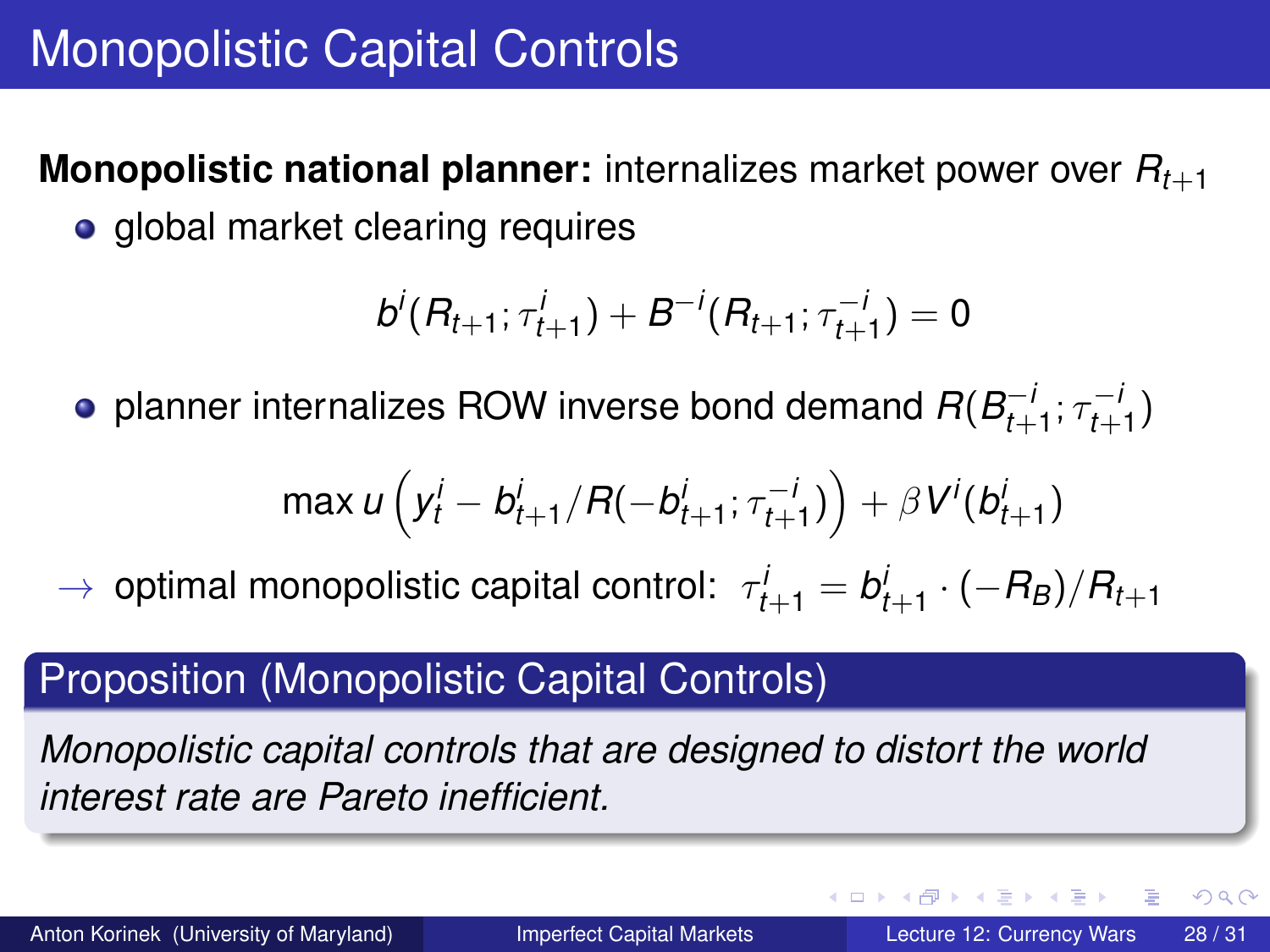## Monopolistic Capital Controls

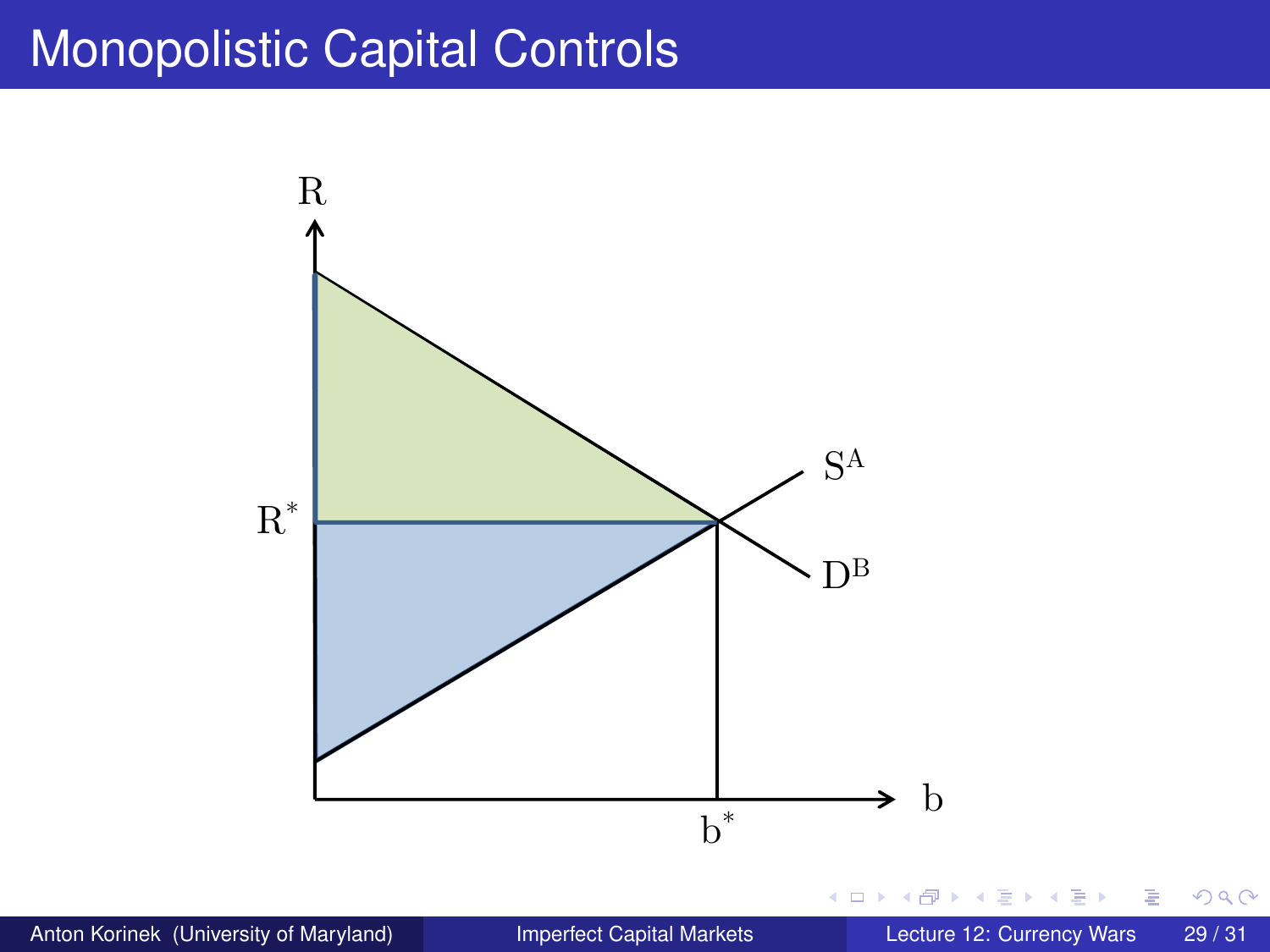## Monopolistic Capital Controls

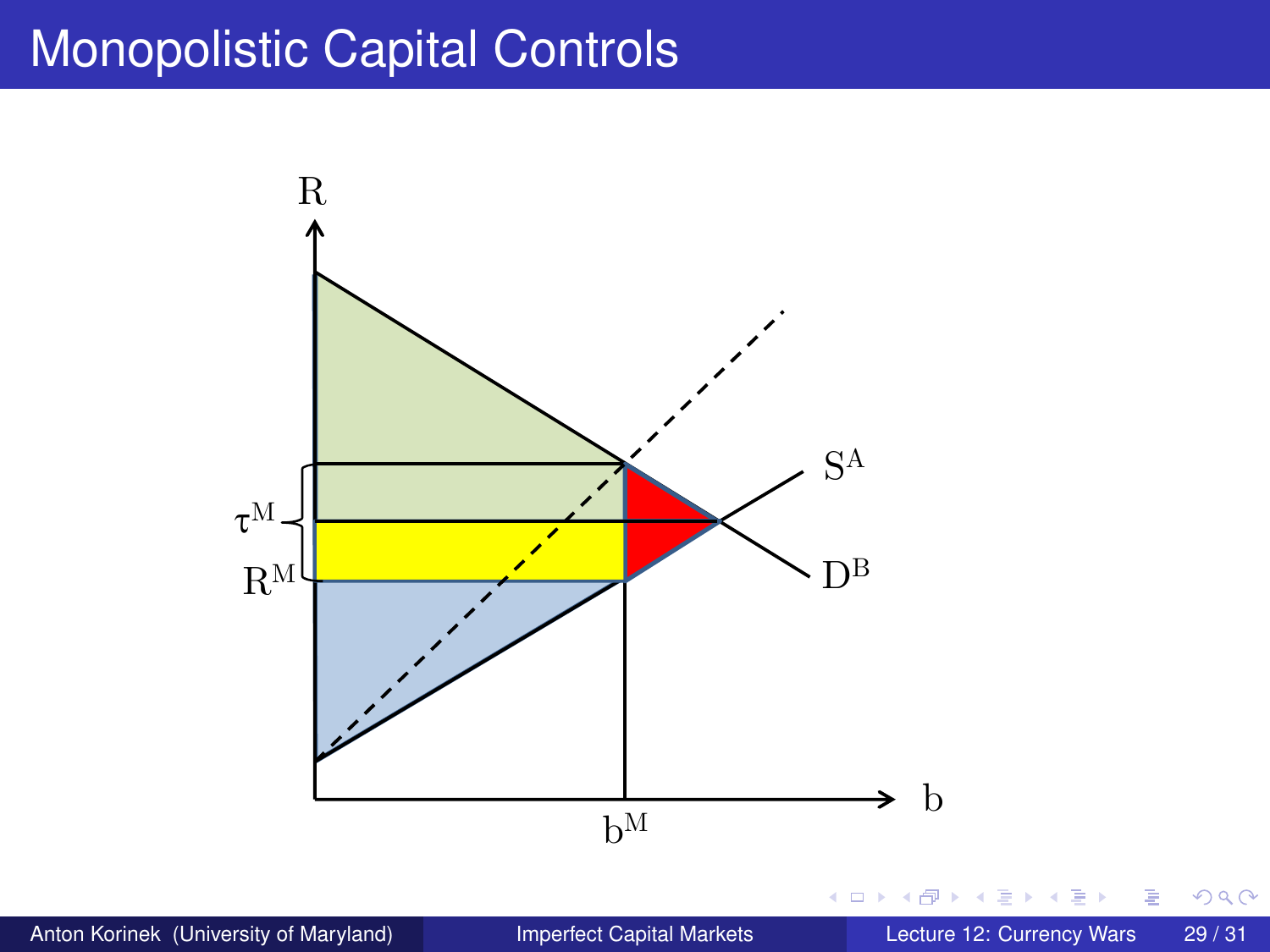### **Problem of National Planner:**

- assume a convex cost  $C(\tau)$  such that  $C(0)=C'(0)=0 < C''(\tau)$
- planner's optimization problem:

$$
\begin{aligned}\n\max u(c^i) + \beta W^i(b^i) \\
\text{s.t.} \quad c^i + qb^i + C(\tau^i) &= y^i \\
(1 - \tau^i) qu'(c^i) &= \beta V^{i'}(b^i)\n\end{aligned}
$$

- $\mathsf{optimum}$  implies  $0<|\tau^i|<|\tau^{i,*}|$
- global planner shares the burden of regulatory costs between countries

Note: similar mechanism if there exists a targeting problem

 $\Omega$ 

イロト イ押ト イヨト イヨトー